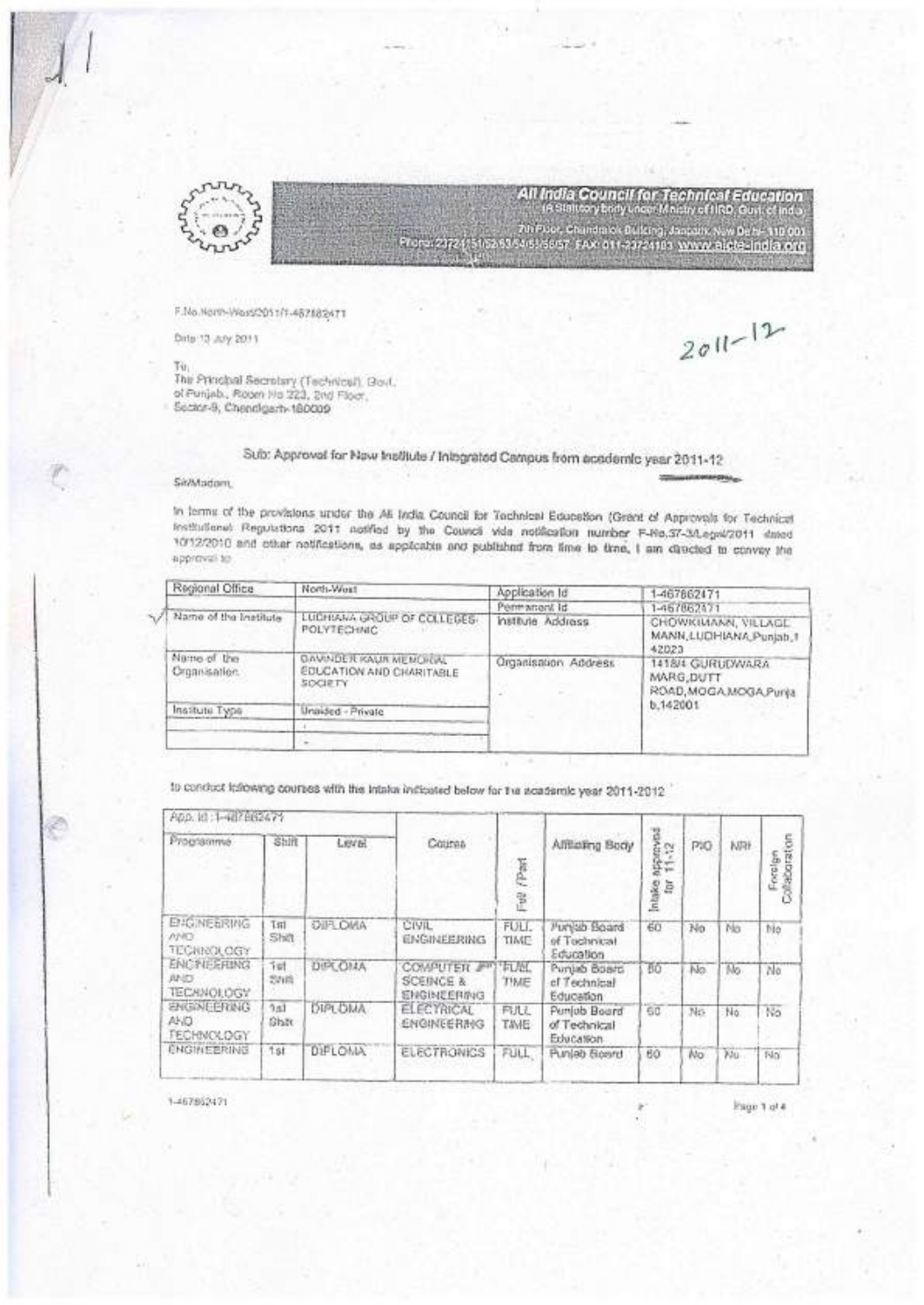

All India Council for Technical Education<br>A Susany beer ador Monity of HAD, Gost of India 7th Floor, Chandralok Building, Jimpach, Naw Daln - 110 001<br>23724151 525254 51958 57, FAX: 011-23724183 JWWW.G<mark>ICTG-Incia.c</mark>im

App. 16:1-467862471 sprond<br>11.12 The S Course Affilieting Body PIO NRI  $B<sub>1</sub>$ **Loval** Programme (Part) Intakes J. AND Shift TIME of Technical COMMUNICATI **TECHNOLDGY** Education ON ENGG ENGINEERING **DIPLOMA MECHANICAL** FULL Punlab Board 60 No T-In  $\overline{\text{M}}$ 1st of Technical ENGINEERING **TIME ASIPY** Shift **TECHNOLOGY** Education

Note:- The approval is vaild for two years from the date of itsste of this letter for getting situlation with respective University and fulfilling State Govt. requirements for admission.

The Society/Trust/Institution shall obtain necessary affiliation / permission from the concerned affiliating University as per the prescribed schedele of the University/ Admission sulhority etc. The Applicant Society/Trustfinstitution shall send information about commencement of the ebove courses to AICTE, in case the Institution is not in a position to commence the above mentioned courses for whatever reeson during the two years period from the data of lasse of this letter, the approval becomes invalid and the applicant Society/Trust/Institution shall make fresh spplication to A/CTE for grant of soproval as per the nonna prevailing at that time.

All institutions shall fulfill the following general conditions:

- 1. The management shall provide adequate funds for development of land and for providing related inhastructural, instructional and other facilities as per norms and standards laid down by the Council from time to time and for meeting recurring expenditure.
- 2. The admission stat be mede only after adequate infrestructure and of other facilities, including the availability / recruitment of the required faculty are provided as per norms and guidelines of the AICTE.
- 3. The admissions shall be made in accordance with the regulations notified by the Council from time to time.
- 4. The curriculum of the course, the procedure for evaluation / assessment of students shall be in accordance with the norms prescribed by the AICTE and concerned affitialing enversity whereever applicable.
- 5. The management of the Institution shall not close the Institution or the Institution shall not discontinue any course(s) or start any new course(s) or alter intake cepacity of agets without the prior approval of the Council.
- 6. No excess admission shall be made by the institution over and above the approved intelos under any circumstances. In case any excess edmission is reported to the Council, appropriate action as per the notified regulations shull be initiated against the institution.
- 7. The institutions shall not have any collaborative arrangements with any Indian and For Foreign Universities for conduct of lechnical courses other than those eporoved by AICTE without obtaining prior approval from AICTE. In case any violation is reported to the Council, appropriate ection as per the notified regulations shall be initiated against the Institution.

 $\mathcal{S}^{\pm}=\frac{\pi}{2}$ 

8. The Institution shall not conduct any course(s) in the field of technical aducation in the same premises /

1-467862471

Page 2 bl 4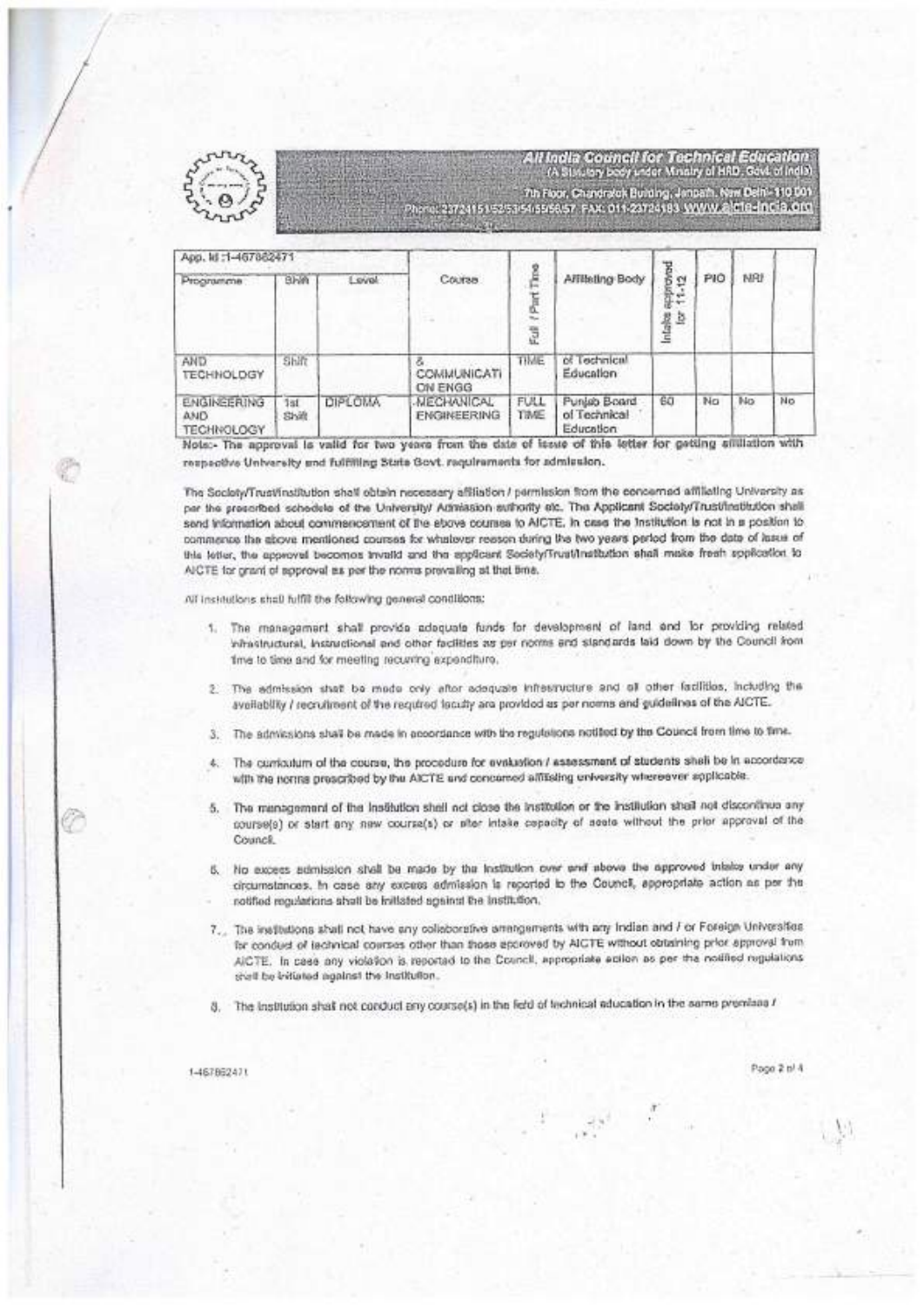

All India Council for Technical Education Statulory body under Minison of HRD, Govt, of India, 7th Foor, Chanderek Building, Januarh, New Delhi, 110 001<br>Alssiscist, PAX 011-23724183, SWAW, Rictio-India, org

compus and / or in the name of the institution without prior permission / approval of AICTE. If found so, appropriate action as per the notified regulations shall be initiated against the institution.

- The institution shall not conduct any non-technical course (s) in the same premises / campus under any S) circumstances. In case any violation is reported to the Council, appropriate action as per the notified regulations shall be initiated against the institution.
- 10. The institution shall operate only from the approved location, and that the institution shall not open any off campus study centers / extension centers directly or in collaboration with any other institution / university / organization for the purpose of imparting technical education without obtaining prior approval from the AICTE, if found so, appropriate action as par the notified regulations shall be initiated against the institution.
- 11. The tuttion and other fees shall be charged as prescribed by the Competent Authority within the overall criteria prescribed by the Council from time to time. No capitation fee shall be charged from the students / guardians of students in any form. If found so, appropriate action as per the notified regulations shall be initiated against the Institution.
- 12. The accounts of the institution shall be audited annually by a certified Chartered Accountant and shall be open for inspection by the Council or any body or persons authorized by it.
- 13. The Director / Principal and the teaching and other staff shall be appointed in given time frame and selection shall be done according to procedures, qualifications and experience prescribed by the Council from time to fime and pay scales are as per the norms prescribed by the Council from time to time.
- 14. The technical institution shall publish an information booklet before commencement of the academic year giving details regerding the institution and courses / programs being conducted and details of infrastructural facilities including faculty etc. in the form of mandatory disclosure. The information booklet may be made available to the stakeholders of the fachnical education. The mandatory disclosure information,as par directions in the AICTE website / Approval Process Handbook, shall be put on the Institution Website. The Information shall be ravised every year with updated information about all aspects of the institution.
- 15. It shall be mandatory for the technical institution to maintain a Website providing the prescribed information. The Website information must be confining updated as and when changes take place.
- 16. If a technical institution fails to disclose the information or suppress and / or misrepresent the information, appropriate action as par the notified regulations shall be initiated against the Institution.
- 17. AICTE may carry out random inspections round the year for verifying the status of the Institutions to ansure maintenance of norms and standards.
- 18. AICTE may also conduct inspections with or without notifying the dates to verify specific compleints, to verify atherence to AICTE norms & standards, and to verify any mis-representation, violation of norms & standards, mal-practices etc.
- 19. The Institution by virtue of the approval given by Council shall not automatically become claimant to any grant-in-aid from the Central or State Government.
- 20. In the event of a student i candidate withdrawing before the starting of the course, the wait asted candidates abould be given admission against the vacant sest. The entire foe collected from the student, after a deduction of the processing fee of not more than Rs. 1000/- (Rupees ane thousand only) shall be refunded

1-467802471

Page 3 of 4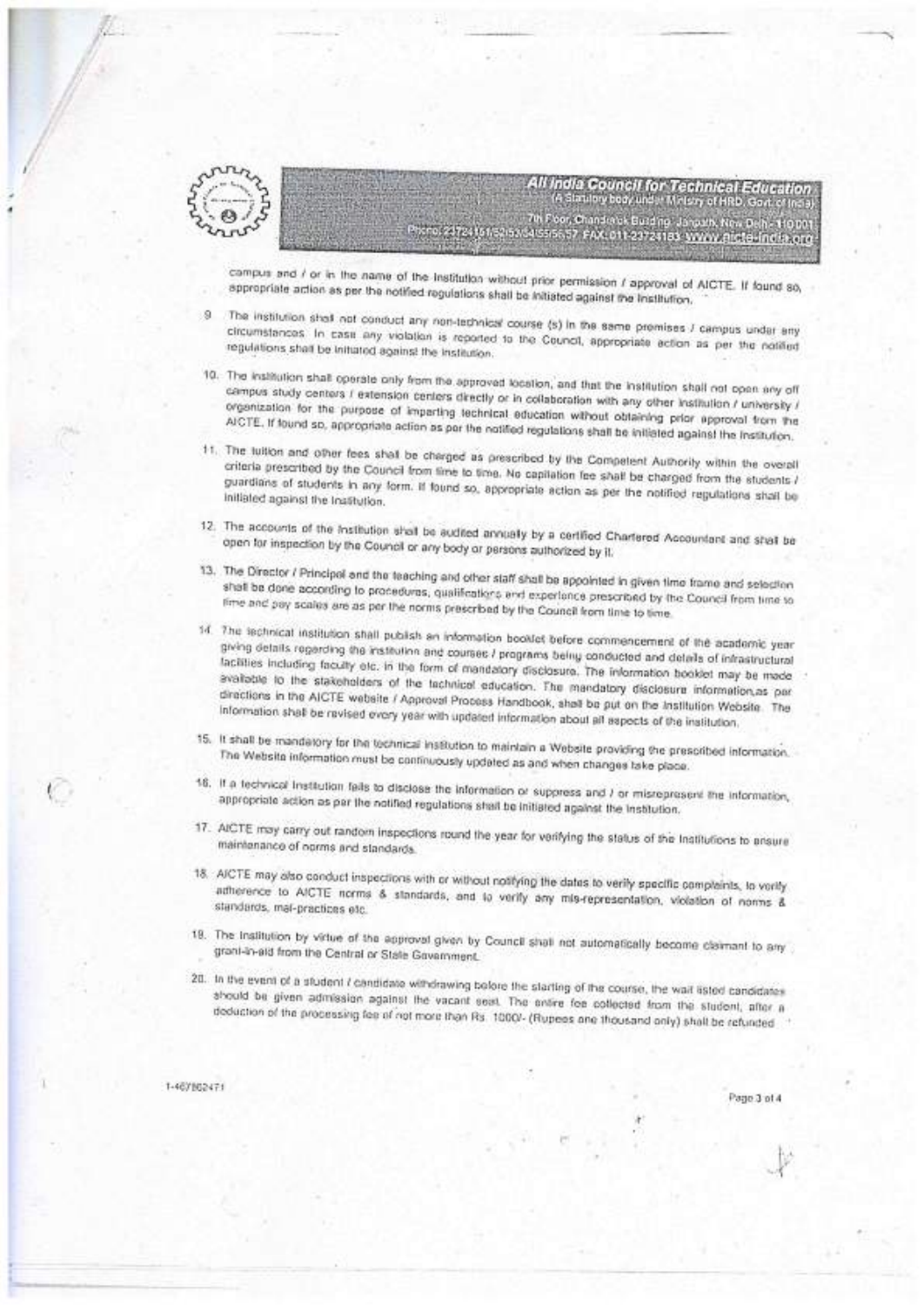

All India Council for Technical Education<br>A Struby boy understrictly of HRD, Cort of India drate: Builting, Janpare, New Dolf - 110 001 The Foot, Chip dialor Builing, Janpary, New Daily 110 001.<br>http://www.gir-23724183.<u>www.gicte-india.org.</u>

and returned by the Institution / University to the student / candidate withdrawing from the program. It would not be permissible for Institutions and Universities to retain the School / Institution Leaving Certificates in original to force retention of admitted students.

21. The Institute shall lake appropriate measures for prevention of ragging in any form, in the light of AICTE regulation "Provention and Prohibition of Ragging in Technical Institutions, Universities including Deemed to Universities imparting technical education\* Regulation 2009 (F.No. 37-3/Legal/AICTE/2009 dated 01/07/2009), Incase of fallure to prevent the instances of ragging by the Institutions, the Council shall take appropriate action as per the notified regulations,

The Monagement of the Institute shall strictly follow further conditions as may be specified by the Council from time to time. The Council may withdraw the approval, to case it observe any violation of the above conditions and / or non adherence to the norms and standards prescribed by the Council, mis-representation of facts and submitting factually in correct information to it.

CP Issan's Member Secretary, AICTE

#### Copy to

- The Regional Officer, 1 All India Council for Technical Education Plot No. 1310, Sector 42-B Chandigarh-160 036
- The Director Of Technical Education, ž Punjab
- 3. The Registrar, Punjab Board of Technical Education
- 4. The Principal / Director, LUDHIANA GROUP OF COLLEGES-POLYTECHNIC CHOWKIMANN, VILLAGE MANN, LUDHIANA, Punjab, 142023
- The Secretary / Chairmen, 5. DAVINDER KAUR MEMORIAL EDUCATION AND CHARITABLE SOCIETY 141B/4 GURUDWARA MARG DUTT ROAD MOGA, MDGA, 142001, Punjab

6. Guard File(AICTE)

1-457862471

Page 4 of 4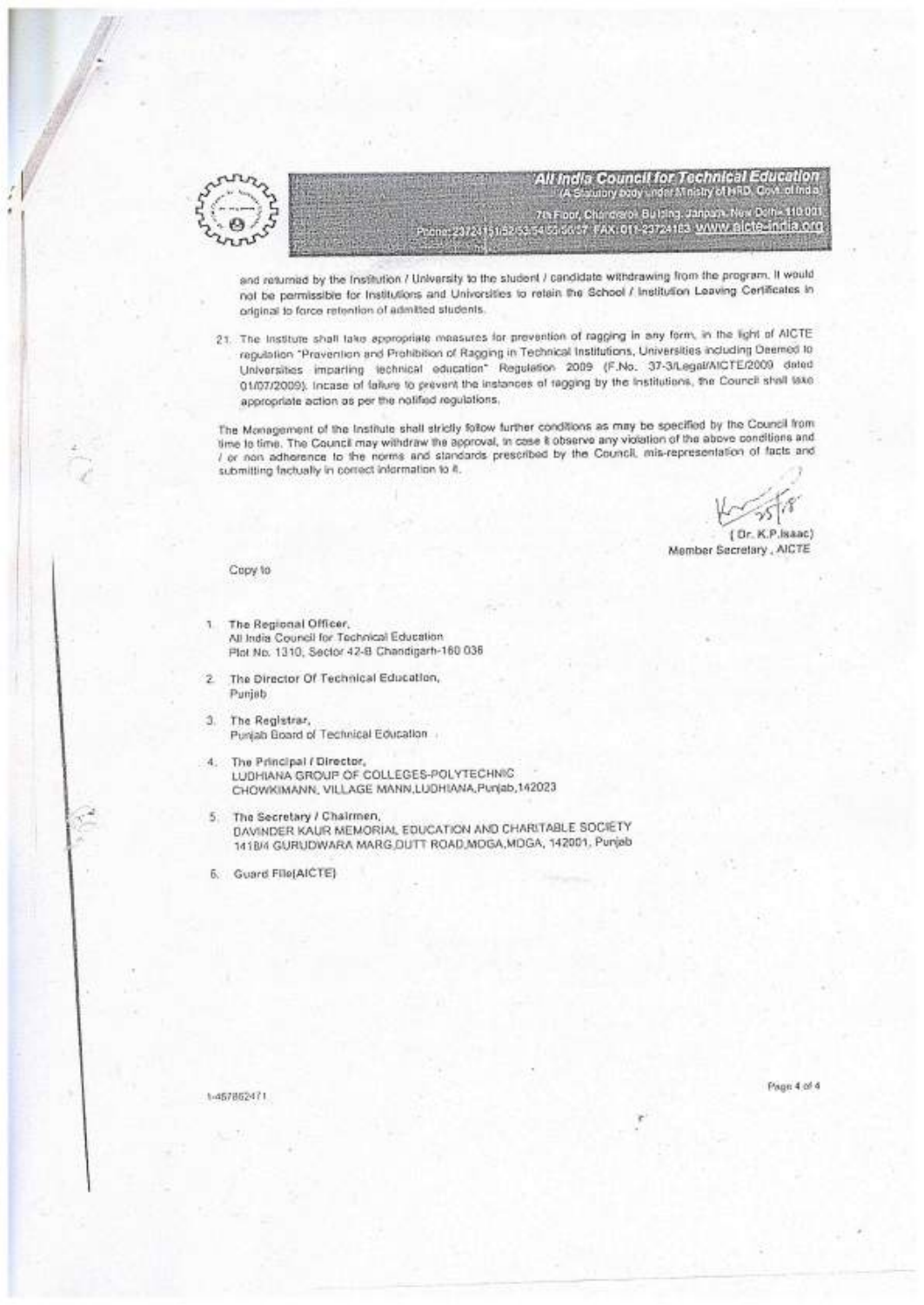

7th Floor, Chandralok Building, Janpath, New Delhi- 110 001 PHONE: 23724151/52/53/54/55/56/57 FAX: 011-23724183 www.aicte-India.org

F.No. North-West/1-746318902/2012/EOA

Date: 10 May 2012

To, The Principal Secretary (Technical), Govt. of Punjab., Room No 223, 2nd Floor, Sector-9, Chandigarh-160009

Sub: Extension of approval for the academic year 2012-13

Ref: Application of the Institution for Extension of approval for the academic year 2012-13

Sir/Madam,

In terms of the provisions under the All India Council for Technical Education (Grant of Approvals for Technical Institutions) Regulations 2010 notified by the Council vide notification number F-No.37-3/Legal/2010 dated 10/12/2010 and amendment vide notification number F-No.37-3/Legal/2011 dated 30/09/2011 and norms standards, procedures and conditions prescribed by the Council from time to time, I am directed to convey the approval to

| Regional Office:             | North-West                                                                  | Application id        | 1-746318902                                                       |
|------------------------------|-----------------------------------------------------------------------------|-----------------------|-------------------------------------------------------------------|
|                              |                                                                             | Permanent ld          | 1-467862471                                                       |
| Name of the Institute        | <b>LUDHIANA GROUP OF</b><br><b>COLLEGES-POLYTECHNIC</b>                     | Institute Address     | CHOWKIMANN, VILLAGE MANN, JAGRAON,<br>LUDHIANA, Punjab, 142023    |
| Name of the<br>Society/Trust | DAVINDER KAUR MEMORIAL<br><b>EDUCATION AND</b><br><b>CHARITABLE SOCIETY</b> | Society/Trust Address | 1418/4 GURUDWARA MARG.DUTT<br>ROAD, MOGA MOGA MOGA Punjab, 142001 |
| <b>Institute Type</b>        | Unaided - Private                                                           |                       |                                                                   |

| Opout for change from<br>Women to Co-ed | No.            | Doted for change of        | No.            |                             |                |
|-----------------------------------------|----------------|----------------------------|----------------|-----------------------------|----------------|
| Change from Women to                    | Not Applicable | name                       |                | Opted for change of<br>site | No             |
| Co-ed approved                          |                | Change of name<br>Reproved | Not Applicable | Change of site<br>Approved  | Not Applicable |

to conduct following courses with the intake indicated below for the academic year 2012-13

Application Number: 1-746318902\*

Page 1 of 3

Note: This is a Computer generated Extension of Approval Letter. No signature is required.

Printed By: AIC000167

Letter Printed On: 18 May 2012.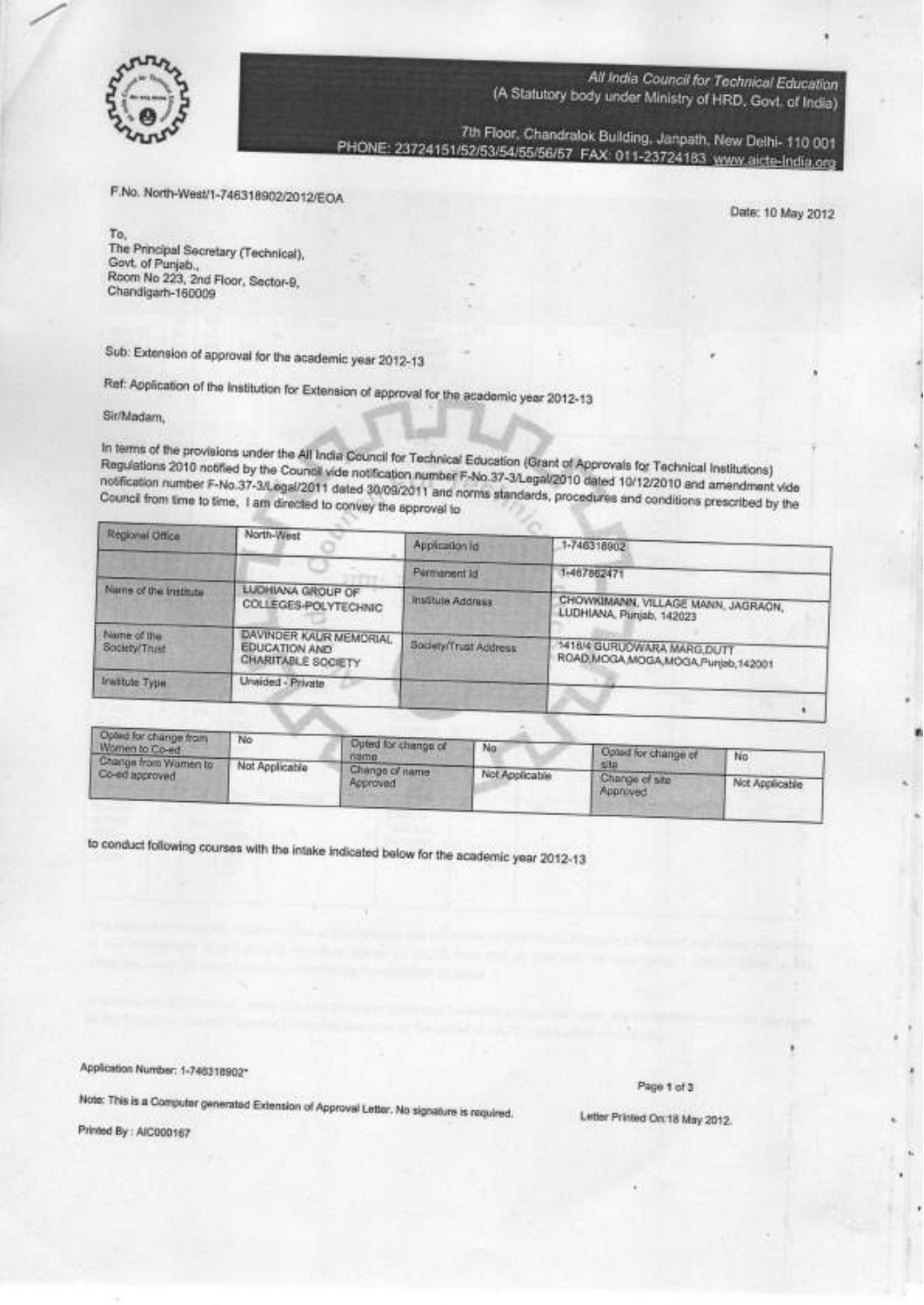

7th Floor, Chandralok Building, Janpath, New Delhi- 110 001 PHONE: 23724151/52/53/54/55/56/57 FAX: 011-23724183 www.aicte-India.org

| Application Id: 1-<br>746318902                                      |                             |                               | Cour<br>6d <sup>-</sup>                                                      |                                        | <b>Affliating</b><br>Body                           |                             | Approved for           |           |            |                       |
|----------------------------------------------------------------------|-----------------------------|-------------------------------|------------------------------------------------------------------------------|----------------------------------------|-----------------------------------------------------|-----------------------------|------------------------|-----------|------------|-----------------------|
| Program                                                              | Shi<br>形                    | Lav<br>aï.                    |                                                                              | FullPart Time                          |                                                     | <b>Intake 2011-12</b>       | <b>Intake</b><br>12-13 | <b>RE</b> | <b>Did</b> | Foreign Collaboration |
| <b>ENGINE</b><br><b>ERING</b><br>AND.<br>TECHNO<br>LOGY              | 151<br>Shi<br>n             | DIP<br>LO<br>MA               | CM<br>υ<br><b>ENG</b><br><b>INEE</b><br><b>RIN</b><br>G                      | FULL TIME                              | Punjab<br>Board of<br>Technical<br>Education        | 60                          | 120                    | No.       | No         | No                    |
| <b>ENGINE</b><br><b>ERING</b><br>AND<br><b>TECHNO</b><br>LOGY        | 1st<br>Shi<br>$\mathfrak n$ | DIP<br>LO.<br>MA <sub>1</sub> | ELE<br>CTR<br>ONI<br>$CS$ &<br>COM<br>MUN<br><b>ICAT</b><br>ION:<br>ENG<br>G | FULL TIME                              | Punjab<br>Board of<br>Technical<br>Education        | 60<br>e                     | 60                     | No        | No         | No                    |
| <b>ENGINE</b><br><b>ERING</b><br><b>AND</b><br><b>TECHNO</b><br>LOGY | 1st<br>Shi<br>n             | DIP<br>LO<br>MA.              | COM<br>PUT<br>ER.<br>SCE<br><b>NCE</b><br>氤<br>ENG<br>INEE<br>RIN<br>Ġ       | <b>FULL TIME</b><br>$\frac{1}{2}$<br>u | Punjab<br>Board of<br>Technical<br>Education        | 60<br>$\blacklozenge$<br>26 | 60                     | No.       | No.        | No                    |
| <b>ENGINE</b><br><b>ERING</b><br>AND<br><b>TECHNO</b><br>LOGY        | 1st<br>Shi<br>Ħ             | DIP<br>LO<br><b>MA</b>        | ELE<br>CTRI<br>CAL<br><b>ENG</b><br>INEE<br>RIN<br>G                         | FULL-TIME                              | Punjab<br>Board of<br>Technical<br>Education        | 60                          | 60                     | No        | No         | Nn                    |
| ENGINE<br><b>ERING</b><br><b>AND</b><br><b>TECHNO</b><br>LOGY.       | Tat<br>Shi<br>任             | DIP<br>LO<br>MA.              | MEC<br>HANI<br>CAL<br>ENG.<br>INEE<br>RIN<br>Ġ.                              | FULL TIME                              | Puniab<br>Board of<br>Technical<br><b>Education</b> | 60                          | 120                    | No        | No         | Nn                    |

The above mentioned approval is subject to the condition that LUDHIANA GROUP OF COLLEGES-POLYTECHNIC shall follow and adhere to the Regulations, guidelines and directions issued by AICTE from time to time and the undertaking / affidavit given by the institution along with the application submitted by the institution on portal.

In case of any differences in content in this Computer generated Extension of Approval Letter, the content/information as approved by the Executive Council / General Council as available on the record of AICTE shall be final and binding.

Application Number: 1-746318902\*

Page 2 of 3

Note: This is a Computer generated Extension of Approval Letter. No signature is required.

Printed By: AIC000167

Latter Printed On:18 May 2012.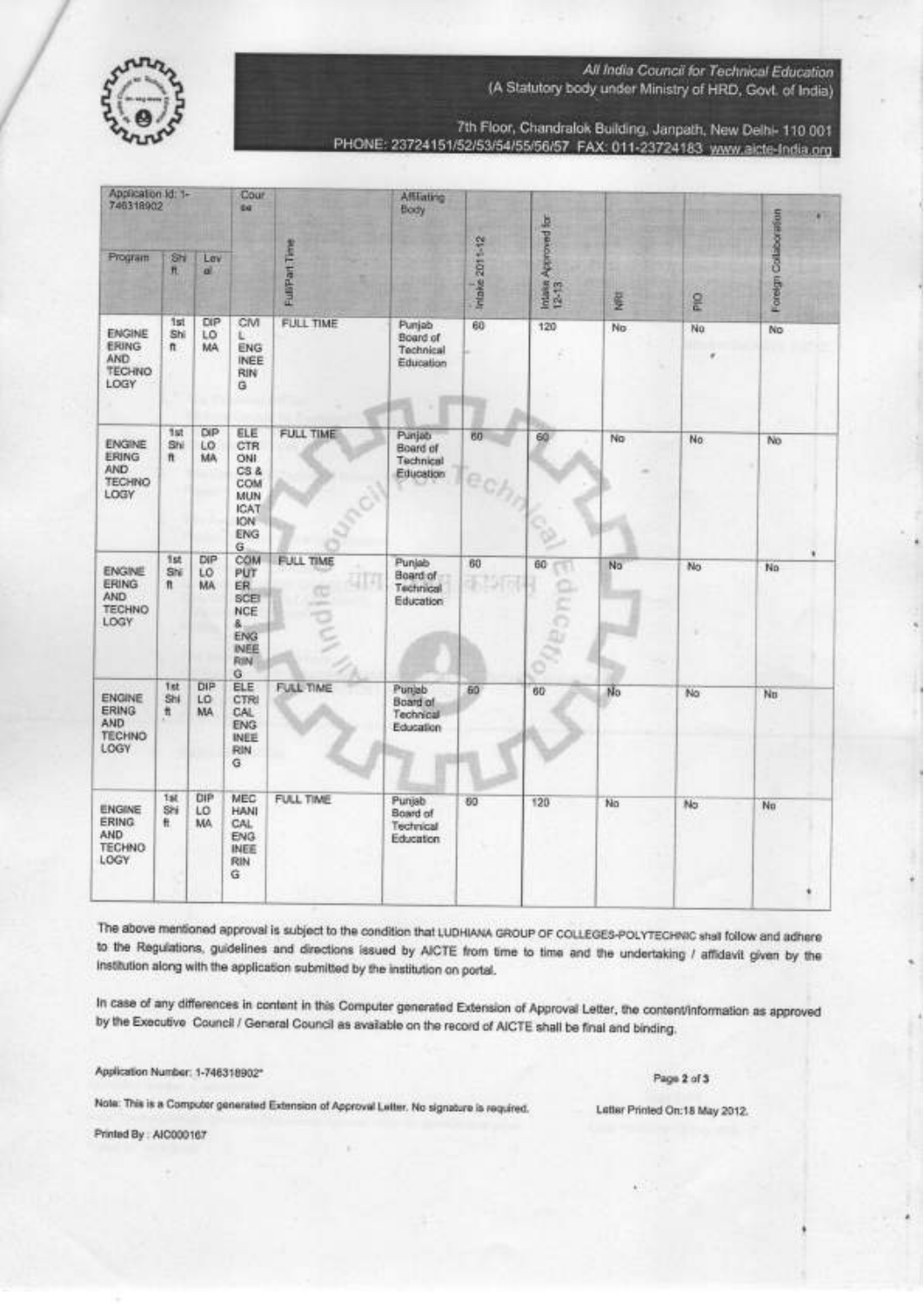

7th Floor, Chandralok Building, Janpath, New Delhi- 110 001 PHONE: 23724151/52/53/54/55/56/57 FAX: 011-23724183 www.aicte-India.org

Strict compliance of Anti-Ragging Regulation:- Approval is subject to strict compliance of provisions made in AICTE Regulation notified vide F. No. 37-3/Legal/AICTE/2009 dated July 1, 2009 for Prevention and Prohibition of Ragging in Technical Institutions. In case Institution fails to take adequate steps to Prevent Ragging or fails to act in accordance with AICTE Regulation or fails to punish perpetrators or incidents of Ragging, it will be liable to take any action as defined under clause 9(4) of the said Regulation.

(Dr. K P Isaac)

Member Secretary, AICTE

Copy to:

- 1. The Regional Officer, All India Council for Technical Education Plat No. 1310, Sector 42-B Chandigarh-160 036
- 2. The Director Of Technical Education, Punjab
- 3. The Registrar, Purjab Board of Technical Education
- The Principal / Director,  $4.$ LUDHIANA GROUP OF COLLEGES-POLYTECHNIC CHOWKIMANN, VILLAGE MANN. JAGRAON, LUDHIANA Punjab, 142023
- 5. The Secretary / Chairman, DAVINDER KAUR MEMORIAL EDUCATION AND CHARITABLE SOCIETY 1418/4 GURUDWARA MARG, DUTT ROAD, MOGA, MOGA, MOGA, Punjab, 142001
- **Guard File(AICTE)** 6.

Application Number: 1-746318902\*

Note: This is a Computer generated Extension of Approval Letter. No signature is required.

Printed By: AIC000167

Page 3 of 3

Letter Printed On: 18 May 2012.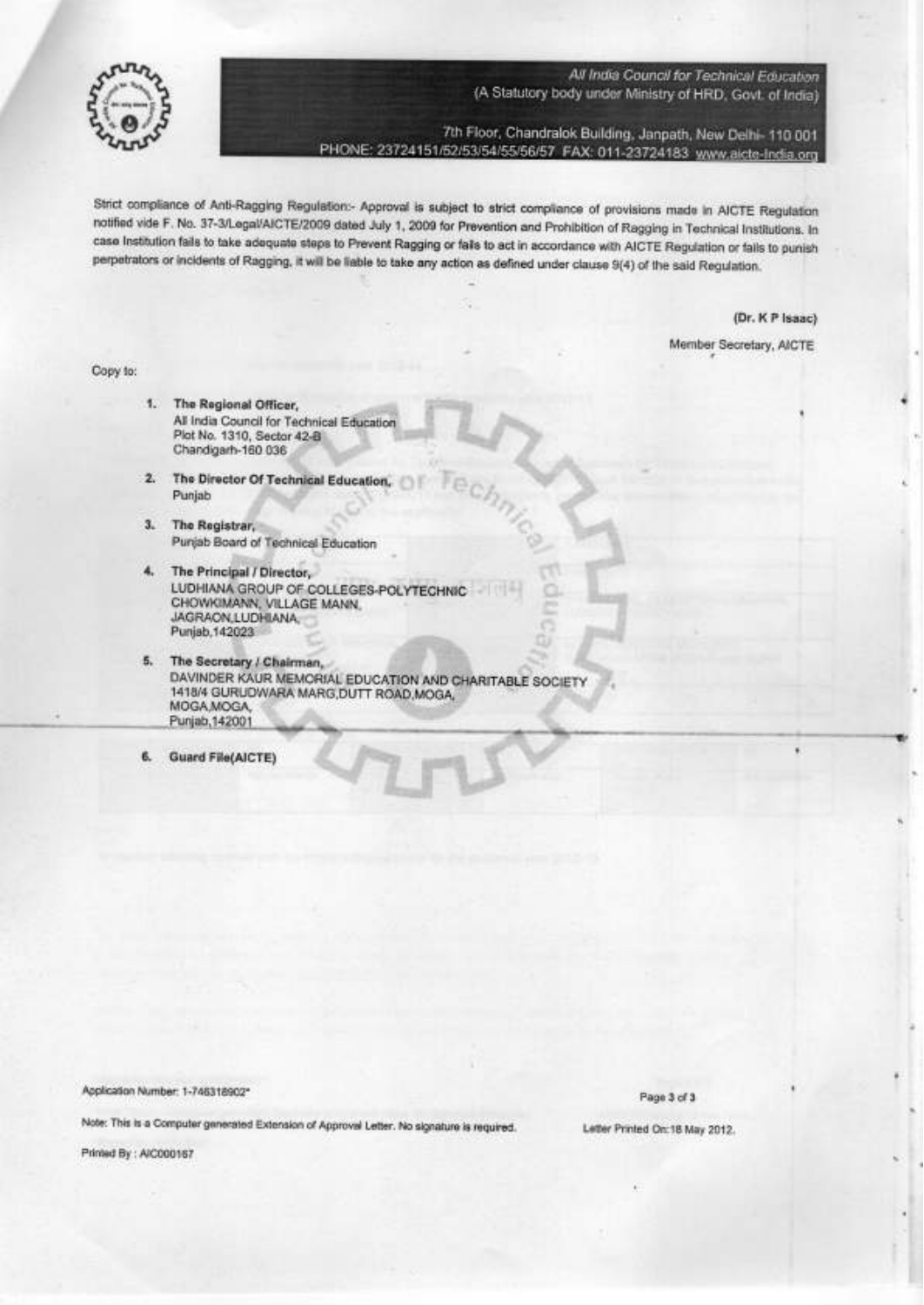

7th Floor, Chandralok Building, Janpath, New Delhi- 110 001 PHONE: 23724151/52/53/54/55/56/57 FAX: 011-23724183 www.aicte-India.org

F.No. North-West/1-1392321532/2013/EOA

Date: 19-Mar-2013

To, The Principal Secretary (Technical), Govt. of Punjab.,<br>Room No 223, 2nd Floor, Sector-9. Chandigarh-160009

Sub: Extension of approval for the academic year 2013-14

Ref: Application of the Institution for Extension of approval for the academic year 2013-14

SirMadam,

In terms of the provisions under the All India Council for Technical Education (Grant of Approvals for Technical Institutions) Regulations 2012 notified by the Council vide notification number F-No.37-3/Legal/2012 dated 27/09/2012 and norms standards, procedures and conditions prescribed by the Council from time to time, I am directed to convey the approval to

| Regional Office              | North-West                                                           | Application Id           | 1-1392321532                                                    |
|------------------------------|----------------------------------------------------------------------|--------------------------|-----------------------------------------------------------------|
|                              |                                                                      | Permanent Id             | 1-467862471                                                     |
| Name of the Institute        | <b>LUDHIANA GROUP OF</b><br>COLLEGES-POLYTECHNIC                     | <b>Institute Address</b> | CHOWKIMANN, VILLAGE MANN, JAGRAON,<br>LUDHIANA, Puniob, 142023  |
| Name of the<br>Society/Trust | DAVINDER KAUR MEMORIAL<br><b>EDUCATION AND</b><br>CHARITABLE SOCIETY | Society/Trust Address    | 1418/4 GURUDWARA MARG DUTT<br>ROAD,MOGA,MOGA,MOGA,Punjab,142001 |
| Institute Type               | Unaided - Private                                                    |                          |                                                                 |

| Opted for change from<br>Women to Co-ed | No             | Opted for change of<br><b>FORFING</b> | No             | Opted for change of<br>$-9.58$ | No             |
|-----------------------------------------|----------------|---------------------------------------|----------------|--------------------------------|----------------|
| Change from Women to<br>Co-ed approvad  | Not Applicable | Change of name<br>heyongua.           | Not Applicable | Change of site<br>Approved     | Not Applicable |

to conduct following courses with the intake indicated below for the academic year 2013-14

Application Number: 1-1392321532\*

Page 1 of 3

Note: This is a Computer generated Extension of Approval Letter. No signature is required.

Printed By : AIC000167

Letter Printed On:22 March 2013.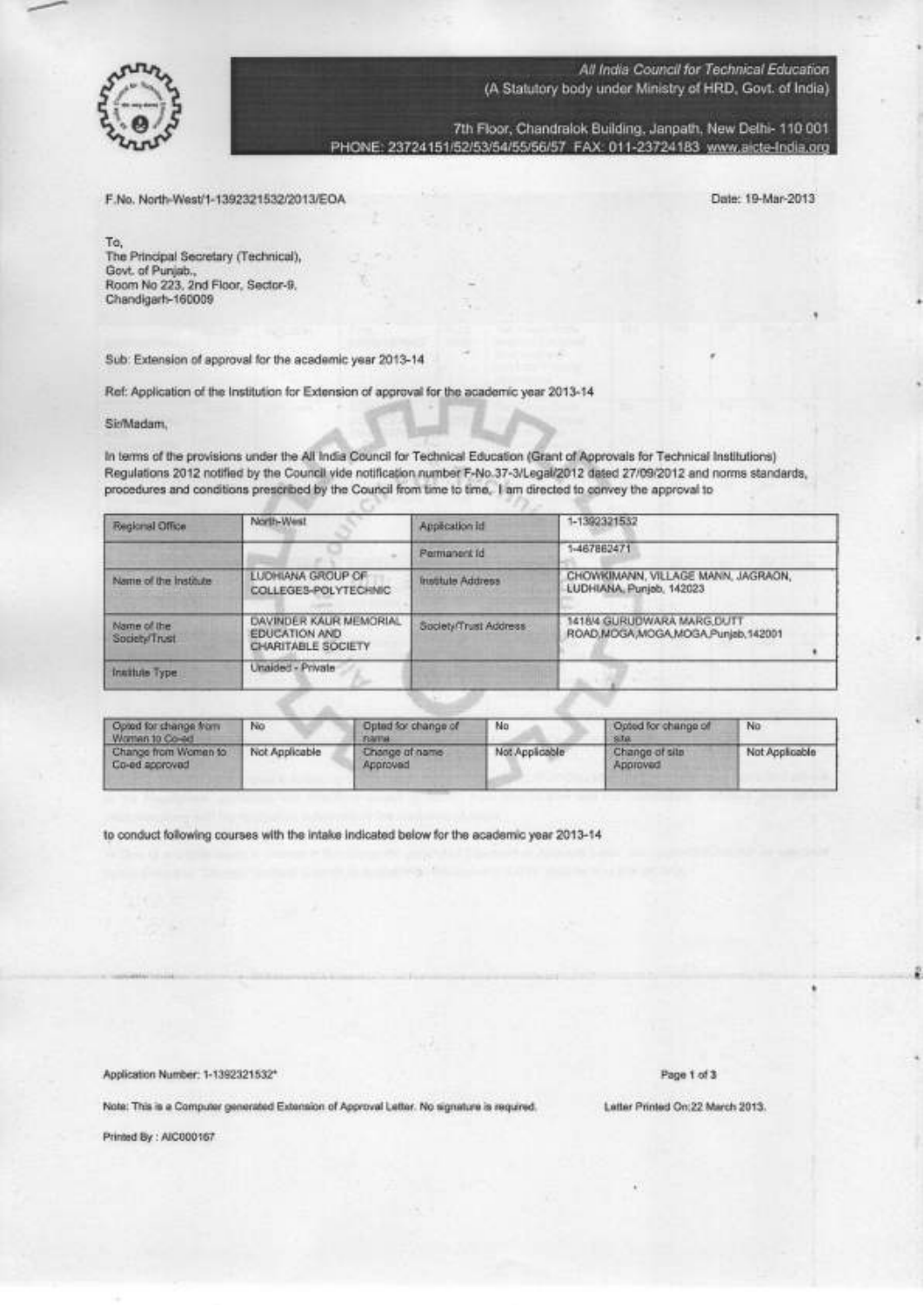

(A Statutory body under Ministry of HRD, Govt. of India)

7th Floor, Chandralok Building, Janpath, New Delhi- 110 001 PHONE: 23724151/52/53/54/55/56/57 FAX: 011-23724183 www.aicte-India.org

| Application Id. 1-1392321532                          |                  |                               | Course                                                         |                     | Affiliating Body                                                                                      |                     |                                 |                  |    |                       |
|-------------------------------------------------------|------------------|-------------------------------|----------------------------------------------------------------|---------------------|-------------------------------------------------------------------------------------------------------|---------------------|---------------------------------|------------------|----|-----------------------|
| Program                                               | <b>BNR</b>       | Lovel                         |                                                                | ê<br><b>FutiPat</b> |                                                                                                       | 2012-13<br>Intrike: | Approved for<br>intake<br>13-14 | 垦                | 윤  | Foreign Collaboration |
| ENGINEERING<br>AND<br><b>TECHNOLOGY</b>               | 1at Shift        | DIPLOMA                       | <b>CIVIL</b><br><b>ENGINEERING</b>                             | <b>FULL</b><br>TIME | The Panjab State<br>Board of Technical<br>Education and<br>Industrial Training.<br>Chandgarh          | 120                 | 120<br>٠                        | No<br>$\epsilon$ | No | No                    |
| <b>ENGINEERING</b><br>AND<br><b>TECHNOLOGY</b>        | 1st Sh面          | DIPLOMA                       | <b>COMPLITER</b><br><b>SCEINCE &amp;</b><br><b>ENGINEERING</b> | <b>FULL</b><br>TIME | The Purgab State<br>Board of Technical<br>Education and<br><b>Industrial Training.</b><br>Chandigarh  | 60                  | 60                              | No               | No | No                    |
| <b>ENGINEERING</b><br>AND:<br><b>TECHNOLOGY</b>       | 1st Shift        | DIPLOMA                       | <b>FLECTRICAL</b><br><b>ENGINEERING</b>                        | <b>FULL</b><br>TIME | The Punjab State<br><b>Board of Technical</b><br>Foundhan and<br>Industrial Training,<br>Chandiga fr. | 60                  | 60                              | No               | No | No                    |
| <b>ENGINEERING</b><br><b>AND</b><br><b>TECHNOLOGY</b> | <b>Tat Shift</b> | DIPLOMA:<br><b>COLOR</b><br>- | <b>FLECTRONICS</b><br>z.<br>COMMUNICATE<br>ON ENGG             | <b>FULL</b><br>TIME | The Punjab State<br>Board of Technical<br>Equation and<br>Industrial Training.<br>Chandigarh          | 60                  | 60                              | No               | No | No                    |
| <b>ENGINEERING</b><br><b>AND</b><br><b>TECHNOLOGY</b> | 1st Shift        | <b>DIPLOMA</b>                | MECHANICAL<br><b>ENGINEERING</b>                               | FULL<br>TIME        | The Punjab State<br>Board of Technical<br>Education and<br>Industrial Training<br>Chandigarh          | 120                 | 120                             | No.              | No | No                    |

· Validity of the course details may be verified at www.aicte-india.org>departments>approvals

The above mentioned approval is subject to the condition that LUDHIANA GROUP OF COLLEGES-POLYTECHNIC shall follow and adhere to the Regulations, guidalines and directions issued by AICTE from time to time and the undertaking / affidavit given by the institution along with the application submitted by the institution on portal.

In case of any differences in content in this Computer generated Extension of Approval Letter, the content/information as approved by the Executive Council / General Council as available on the record of AICTE shall be final and binding.

Application Number: 1-1392321932\*

Page 2 of 3

Letter Printed On 22 March 2013.

Note: This is a Computer generated Extension of Approval Letter. No signature is required.

Printed By: AIC000167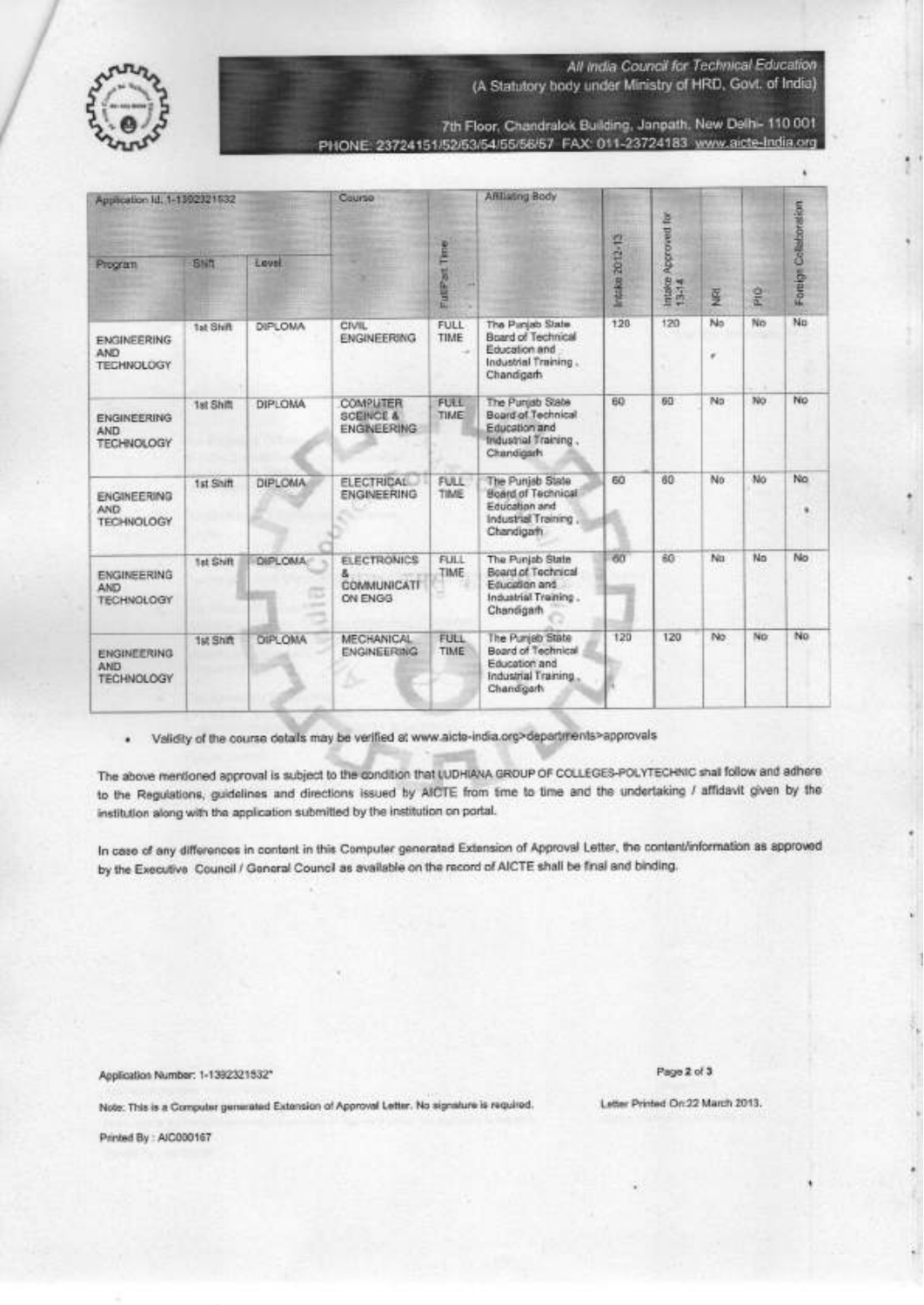

7th Floor, Chandralok Building, Janpath, New Delhi- 110 001 PHONE: 23724151/52/53/54/55/56/57 FAX: 011-23724183 www.aicte-India.org

J.

Strict compliance of Anti-Ragging Regulation:- Approval is subject to strict compliance of provisions made in AICTE Regulation notified vide F. No. 37-3/Logal/AICTE/2009 dated July 1, 2009 for Prevention and Prohibition of Ragging in Technical institutions. In case Institution fails to take adequate steps to Prevent Ragging or fails to act in accordance with AICTE Regulation or fails to punish perpetrators or incidents of Ragging, it will be liable to take any action as defined under clause 9(4) of the said Regulation.

(Dr. Kuncheria P. Isaac)

Member Secretary, AICTE

Copy to:

- The Regional Officer, ¥. All India Council for Technical Education Plot No. 1310, Sector 42-B Chandigarh-160.036
- 2. The Director Of Technical Education, Punjab
- $3.$ The Registrar, The Punjab State Board of Technical Education and Industrial Training, Chandigarh
- The Principal / Director 4. LUDHIANA GROUP OF COLLEGES-POLYTECHNIC CHOWKIMANN, VILLAGE MANN, JAGRAON, LUDHIANA, Punjab, 142023
- 5. The Secretary / Chairman, DAVINDER KAUR MEMORIAL EDUCATION AND CHARITABLE SOCIETY 1418/4 GURUDWARA MARG DUTT ROAD, MOGA, MOGA MOGA, Punjab, 142001
- Guard File(AICTE) 6.

Application Number: 1-1392321532\*

Page 3 of 3

Note: This is a Computer generated Extension of Approval Letter. No signature is required.

Printed By | AIC000167

Letter Printed On:22 March 2013.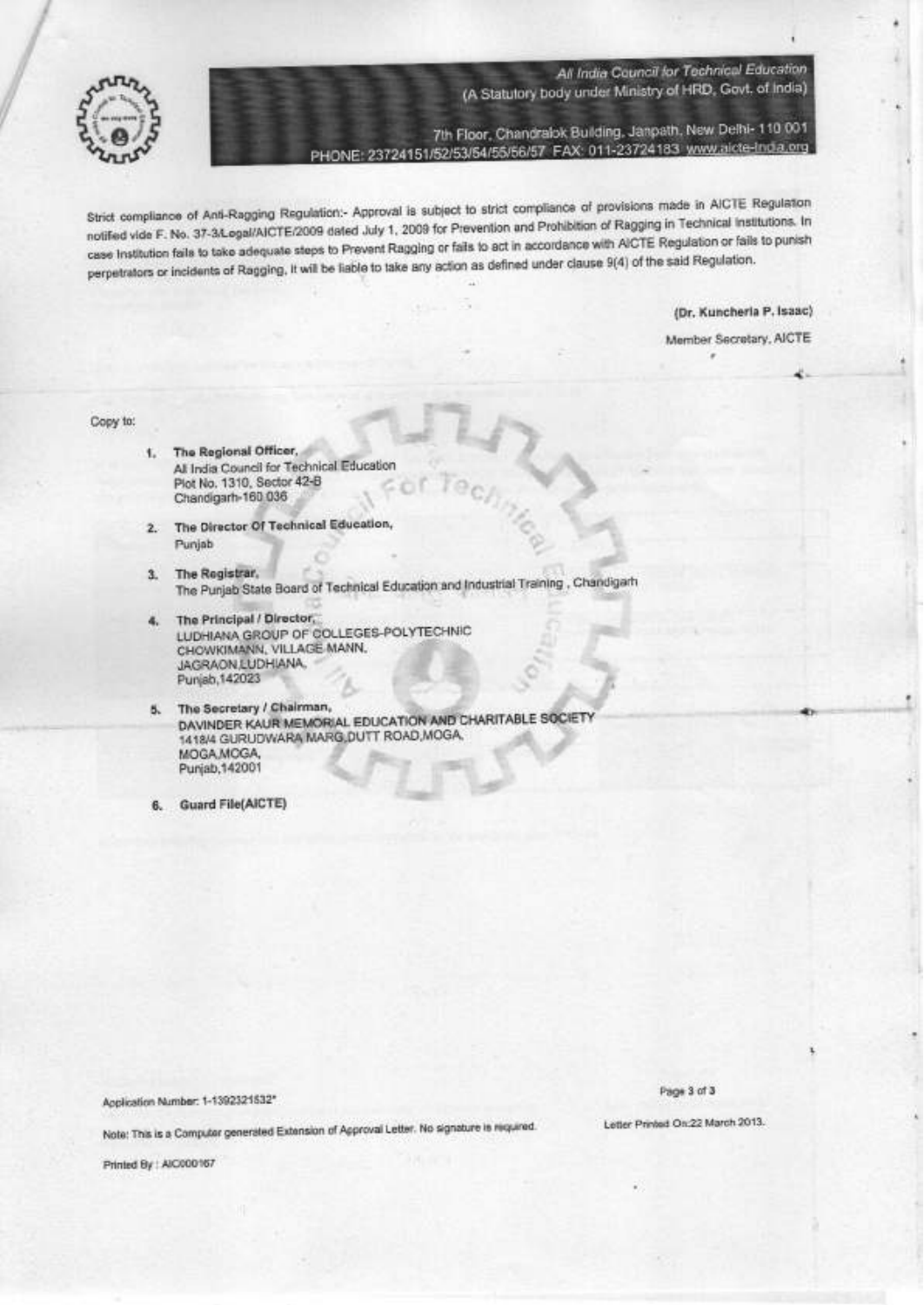

7th Floor, Chandralok Building, Janpath, New Delhi- 110 001 PHONE: 23724151/52/53/54/55/56/57 FAX: 011-23724183 [www.aicte-India.org](http://www.aicte-india.org/)

F.No. North-West/1-2017023163/2014/EOA Date: 11-Mar-2014

To, The Principal Secretary (Technical), Govt. of Punjab., Room No 223, 2nd Floor, Sector-9, Chandigarh-160009

Sub: Extension of approval for the academic year 2014-15

Ref: Application of the Institution for Extension of approval for the academic year 2014-15

Sir/Madam,

In terms of the provisions under the All India Council for Technical Education (Grant of Approvals for Technical Institutions) Regulations 2012 notified by the Council vide notification number F-No.37-3/Legal/2012 dated 27/09/2012 and norms standards, procedures and conditions prescribed by the Council from time to time, I am directed to convey the approval to

| <b>Regional Office</b>       | North-West                                                           | Application Id           | 1-2017023163                                                          |
|------------------------------|----------------------------------------------------------------------|--------------------------|-----------------------------------------------------------------------|
|                              |                                                                      | Permanent Id             | 1-467862471                                                           |
| Name of the Institute        | LUDHIANA GROUP OF<br>COLLEGES-POLYTECHNIC                            | <b>Institute Address</b> | CHOWKIMANN, VILLAGE MANN, JAGRAON,<br>LUDHIANA, Punjab, 142023        |
| Name of the<br>Society/Trust | DAVINDER KAUR MEMORIAL<br>EDUCATION AND<br><b>CHARITABLE SOCIETY</b> | Society/Trust Address    | 1418/4 GURUDWARA MARG, DUTT<br>ROAD, MOGA, MOGA, MOGA, Punjab, 142001 |
| <b>Institute Type</b>        | Unaided - Private                                                    |                          |                                                                       |

| Opted for change from<br>Women to Co-ed | No             | Opted for change of<br>name | No             | Opted for change of<br>site | No             |
|-----------------------------------------|----------------|-----------------------------|----------------|-----------------------------|----------------|
| Change from Women to<br>Co-ed approved  | Not Applicable | Change of name<br>Approved  | Not Applicable | Change of site<br>Approved  | Not Applicable |

to conduct following courses with the intake indicated below for the academic year 2014-15

Note: This is a Computer generated Letter of Approval. No signature is required. Letter Printed On:23 April 2014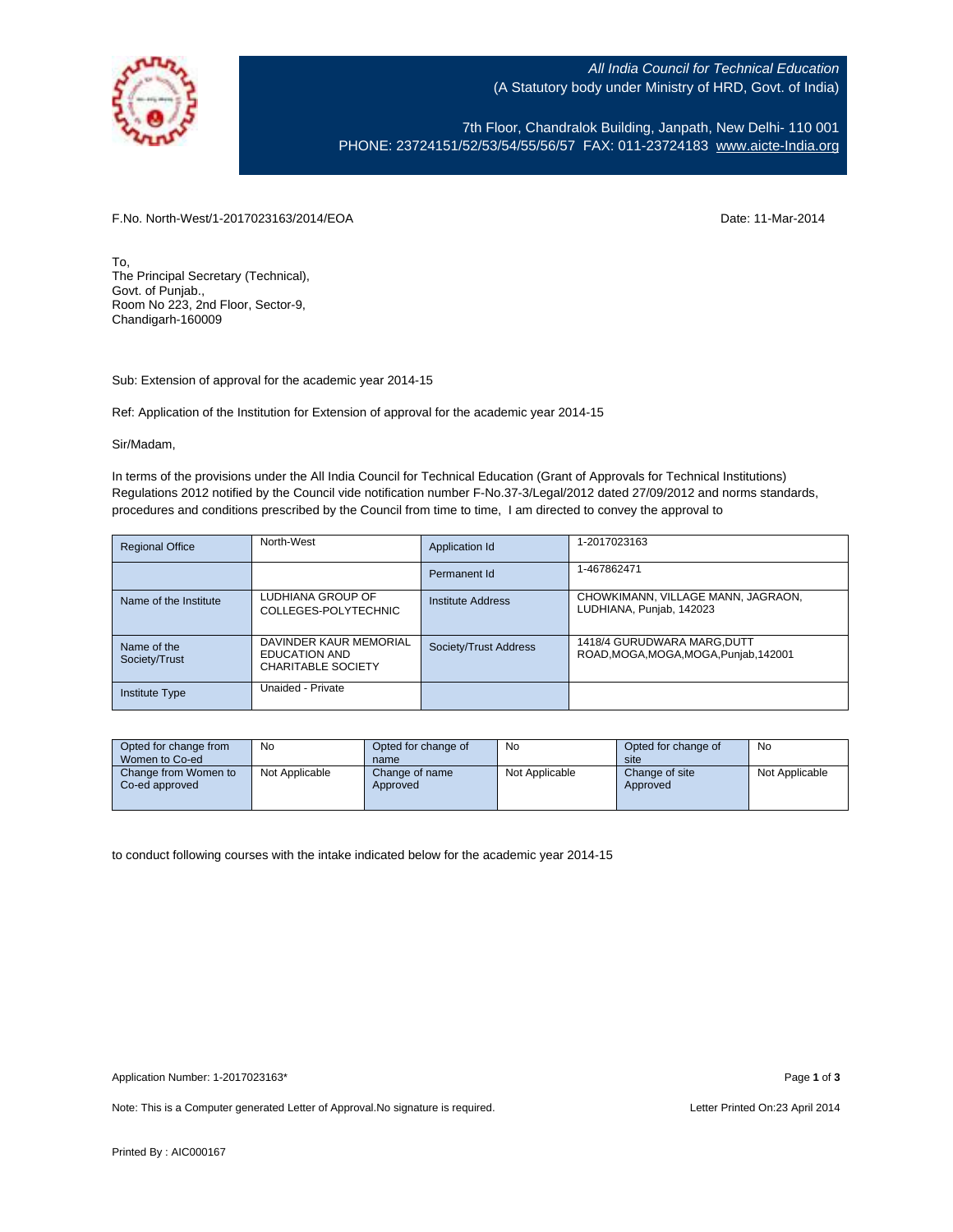

7th Floor, Chandralok Building, Janpath, New Delhi- 110 001 PHONE: 23724151/52/53/54/55/56/57 FAX: 011-23724183 [www.aicte-India.org](http://www.aicte-india.org/)

| Application Id: 1-2017023163                          |           |                | Course                                                          |                            | <b>Affiliating Body</b>                                                                                     |                |                              |                     |                     |
|-------------------------------------------------------|-----------|----------------|-----------------------------------------------------------------|----------------------------|-------------------------------------------------------------------------------------------------------------|----------------|------------------------------|---------------------|---------------------|
|                                                       |           |                |                                                                 |                            |                                                                                                             |                |                              |                     |                     |
| Program                                               | Shift     | Level          |                                                                 | Full/Part Time             |                                                                                                             | Intake 2013-14 | Intake Approved for<br>14-15 | NRI Approval status | PIO Approval status |
| <b>ENGINEERING</b><br><b>AND</b><br><b>TECHNOLOGY</b> | 1st Shift | <b>DIPLOMA</b> | <b>CIVIL</b><br><b>ENGINEERING</b>                              | <b>FULL</b><br><b>TIME</b> | The Punjab State<br><b>Board of Technical</b><br><b>Education</b> and<br>Industrial Training,<br>Chandigarh | 120            | 120                          | <b>No</b>           | <b>No</b>           |
| <b>ENGINEERING</b><br><b>AND</b><br><b>TECHNOLOGY</b> | 1st Shift | <b>DIPLOMA</b> | <b>COMPUTER</b><br><b>SCEINCE &amp;</b><br><b>ENGINEERING</b>   | <b>FULL</b><br><b>TIME</b> | The Punjab State<br><b>Board of Technical</b><br>Education and<br>Industrial Training,<br>Chandigarh        | 60             | 60                           | <b>No</b>           | <b>No</b>           |
| <b>ENGINEERING</b><br><b>AND</b><br><b>TECHNOLOGY</b> | 1st Shift | <b>DIPLOMA</b> | <b>ELECTRICAL</b><br><b>ENGINEERING</b>                         | <b>FULL</b><br><b>TIME</b> | The Punjab State<br><b>Board of Technical</b><br><b>Education</b> and<br>Industrial Training,<br>Chandigarh | 60             | 60                           | <b>No</b>           | No                  |
| <b>ENGINEERING</b><br><b>AND</b><br><b>TECHNOLOGY</b> | 1st Shift | <b>DIPLOMA</b> | <b>ELECTRONICS &amp;</b><br><b>COMMUNICATION</b><br><b>ENGG</b> | <b>FULL</b><br><b>TIME</b> | The Punjab State<br>Board of Technical<br>Education and<br>Industrial Training,<br>Chandigarh               | 60             | 60                           | <b>No</b>           | <b>No</b>           |
| <b>ENGINEERING</b><br><b>AND</b><br><b>TECHNOLOGY</b> | 1st Shift | <b>DIPLOMA</b> | <b>MECHANICAL</b><br><b>ENGINEERING</b>                         | <b>FULL</b><br><b>TIME</b> | The Punjab State<br><b>Board of Technical</b><br><b>Education</b> and<br>Industrial Training,<br>Chandigarh | 120            | 120                          | <b>No</b>           | No                  |

• Validity of the course details may be verified at www.aicte-india.org>departments>approvals

The above mentioned approval is subject to the condition that LUDHIANA GROUP OF COLLEGES-POLYTECHNIC shall follow and adhere to the Regulations, guidelines and directions issued by AICTE from time to time and the undertaking / affidavit given by the institution along with the application submitted by the institution on portal.

In case of any differences in content in this Computer generated Extension of Approval Letter, the content/information as approved by the Executive Council / General Council as available on the record of AICTE shall be final and binding.

Note: This is a Computer generated Letter of Approval. No signature is required. Letter Printed On:23 April 2014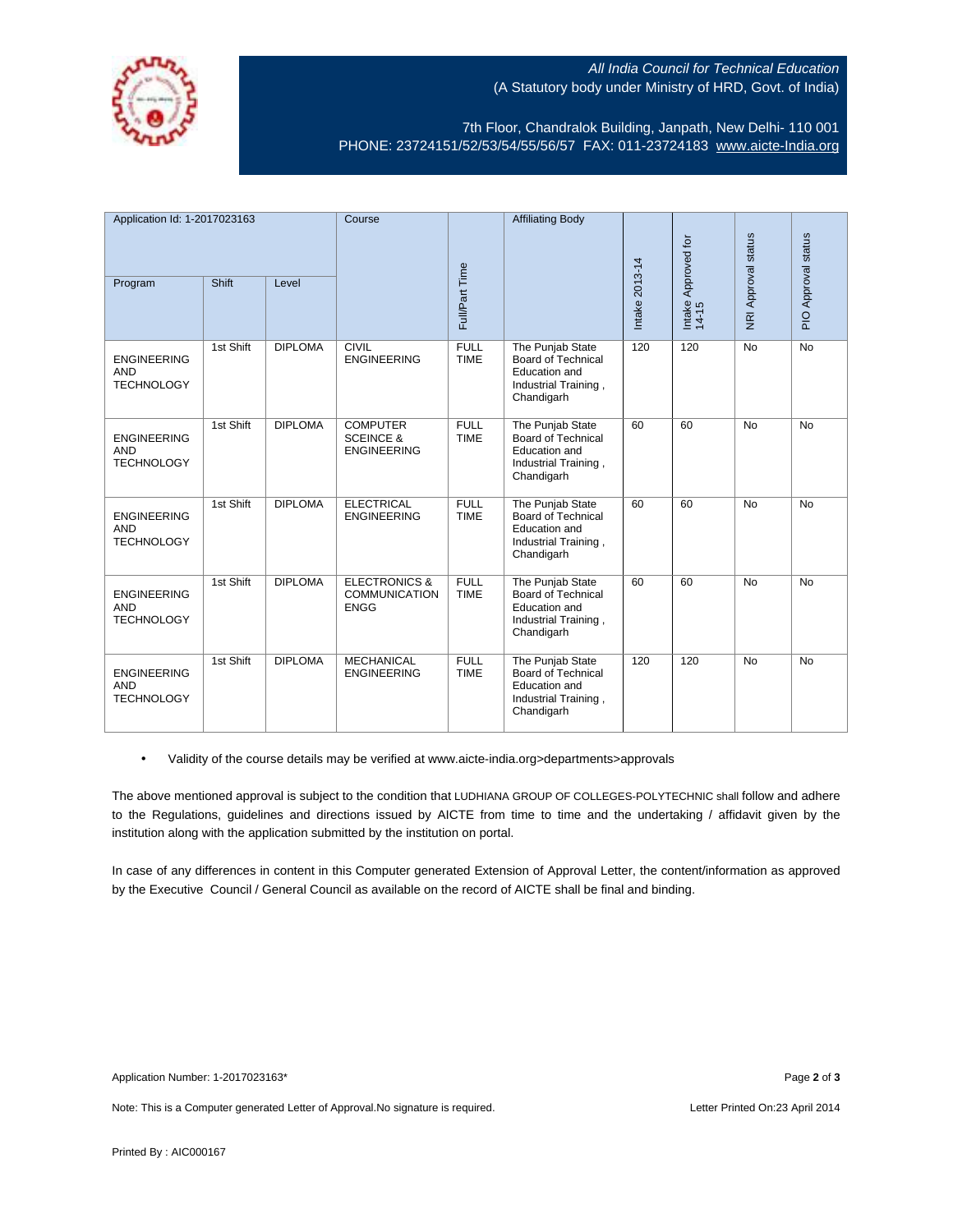

7th Floor, Chandralok Building, Janpath, New Delhi- 110 001 PHONE: 23724151/52/53/54/55/56/57 FAX: 011-23724183 [www.aicte-India.org](http://www.aicte-india.org/)

Strict compliance of Anti-Ragging Regulation:- Approval is subject to strict compliance of provisions made in AICTE Regulation notified vide F. No. 37-3/Legal/AICTE/2009 dated July 1, 2009 for Prevention and Prohibition of Ragging in Technical Institutions. In case Institution fails to take adequate steps to Prevent Ragging or fails to act in accordance with AICTE Regulation or fails to punish perpetrators or incidents of Ragging, it will be liable to take any action as defined under clause 9(4) of the said Regulation.

**(Dr. Kuncheria P. Isaac)**

Member Secretary, AICTE

Copy to:

- **1. The Regional Officer,** All India Council for Technical Education Plot No. 1A, 5<sup>th</sup> Floor, DTE(Pb..) Building, Dakshin Mark, Sector 36-A, Chandigarh-160 036
- **2. The Director Of Technical Education,** Punjab
- **3. The Principal / Director,** LUDHIANA GROUP OF COLLEGES-POLYTECHNIC CHOWKIMANN, VILLAGE MANN, JAGRAON,LUDHIANA, Punjab,142023
- **4. The Secretary / Chairman,** DAVINDER KAUR MEMORIAL EDUCATION AND CHARITABLE SOCIETY 1418/4 GURUDWARA MARG,DUTT ROAD,MOGA, MOGA,MOGA, Punjab,142001
- **5. Guard File(AICTE)**

Application Number: 1-2017023163\* Page **3** of **3**

Note: This is a Computer generated Letter of Approval.No signature is required. Letter According the state of Approval.No signature is required.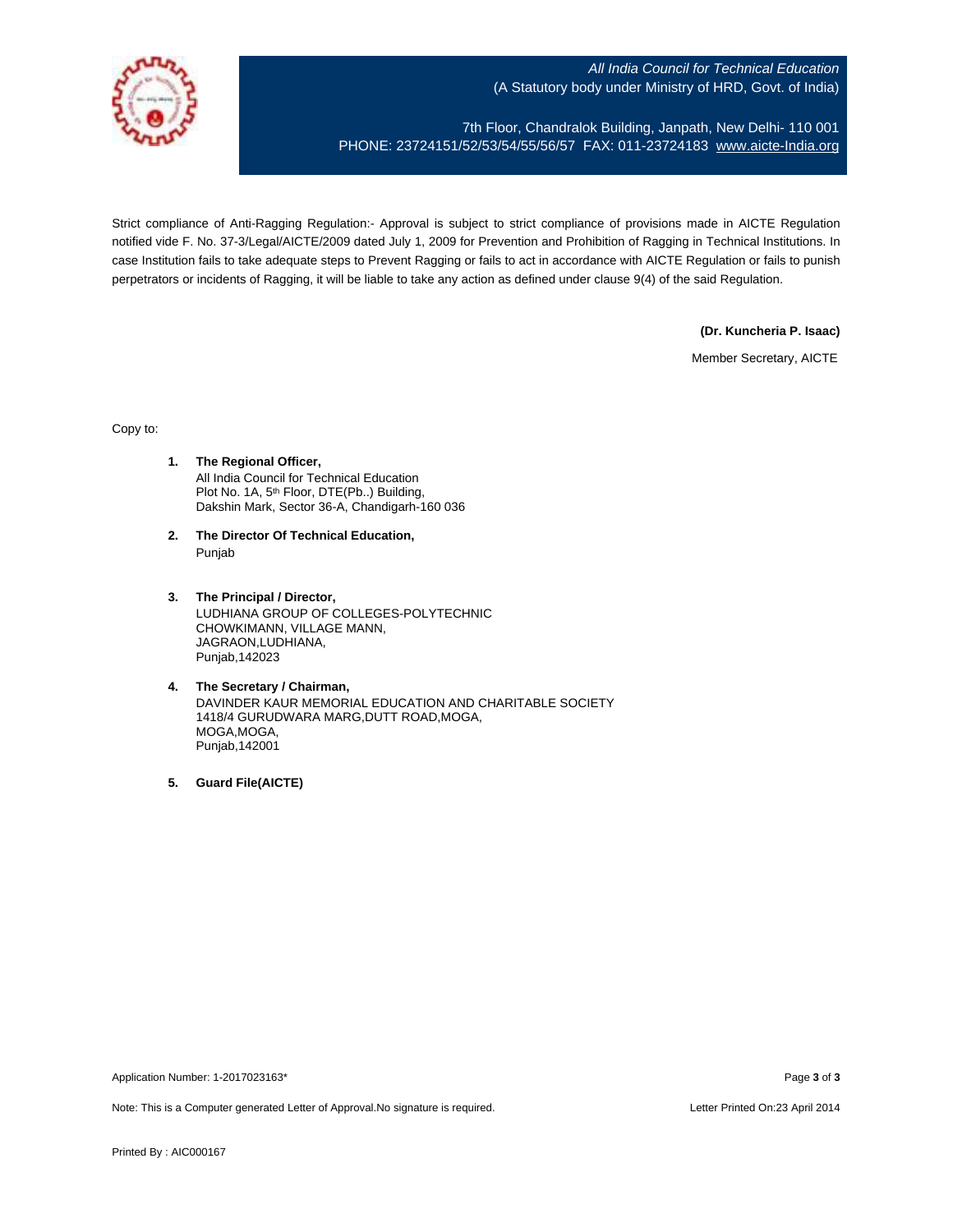

7th Floor, Chandralok Building, Janpath, New Delhi- 110 001 PHONE: 23724151/52/53/54/55/56/57 FAX: 011-23724183 [www.aicte-India.org](http://www.aicte-india.org/)

F.No. North-West/1-2454684163/2015/EOA Date: 07-Apr-2015

To, The Principal Secretary (Technical), Govt. of Punjab., Room No 223, 2nd Floor, Sector-9, Chandigarh-160009

#### **Sub: Extension of approval for the academic year 2015-16**

Ref: Application of the Institution for Extension of approval for the academic year 2015-16

Sir/Madam,

In terms of the provisions under the All India Council for Technical Education (Grant of Approvals for Technical Institutions) Regulations 2012 notified by the Council vide notification number F-No.37-3/Legal/2012 dated 27/09/2012 and norms standards, procedures and conditions prescribed by the Council from time to time, I am directed to convey the approval to

| <b>Regional Office</b>       | North-West                                                           | Application Id        | 1-2454684163                                                          |
|------------------------------|----------------------------------------------------------------------|-----------------------|-----------------------------------------------------------------------|
|                              |                                                                      | Permanent Id          | 1-467862471                                                           |
| Name of the Institute        | LUDHIANA GROUP OF<br>COLLEGES-POLYTECHNIC                            | Institute Address     | CHOWKIMANN, VILLAGE MANN, JAGRAON,<br>LUDHIANA, Punjab, 142023        |
| Name of the<br>Society/Trust | DAVINDER KAUR MEMORIAL<br>EDUCATION AND<br><b>CHARITABLE SOCIETY</b> | Society/Trust Address | 1418/4 GURUDWARA MARG, DUTT<br>ROAD, MOGA, MOGA, MOGA, Punjab, 142001 |
| Institute Type               | Unaided - Private                                                    |                       |                                                                       |

| Opted for change from | No             | Opted for change of | No             | Opted for change of | No             |
|-----------------------|----------------|---------------------|----------------|---------------------|----------------|
| Women to Co-ed        |                | name                |                | site                |                |
|                       |                |                     |                |                     |                |
| Change from Women to  | Not Applicable | Change of name      | Not Applicable | Change of site      | Not Applicable |
| Co-ed approved        |                | Approved            |                | Approved            |                |
|                       |                |                     |                |                     |                |
|                       |                |                     |                |                     |                |
|                       |                |                     |                |                     |                |

To conduct following courses with the intake indicated below for the academic year 2015-16

Note: This is a Computer generated Letter of Approval. No signature is required. Letter Printed On:11 April 2015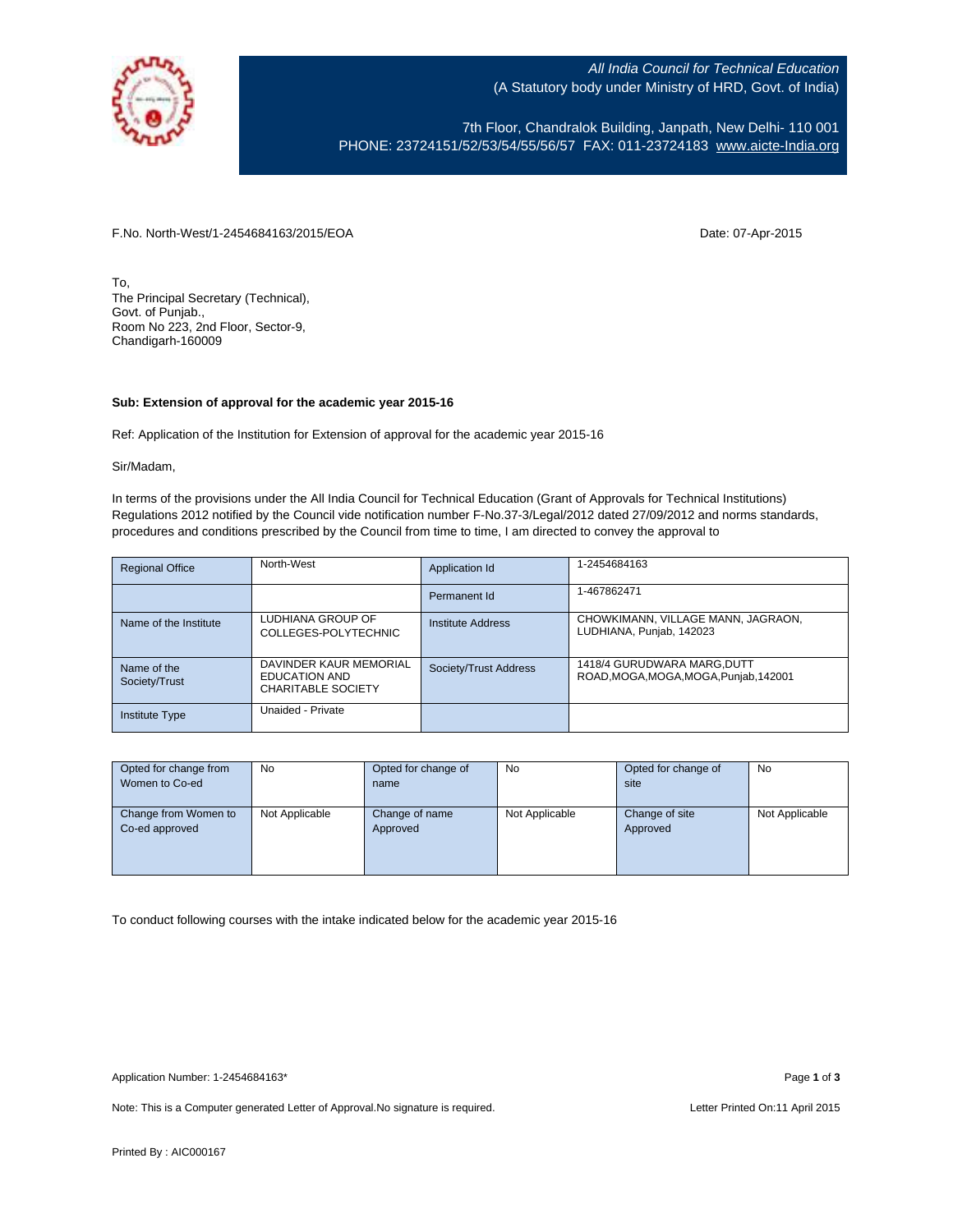

7th Floor, Chandralok Building, Janpath, New Delhi- 110 001 PHONE: 23724151/52/53/54/55/56/57 FAX: 011-23724183 [www.aicte-India.org](http://www.aicte-india.org/)

| Application Id: 1-2454684163                          |              |                | Course                                                        |                            | <b>Affiliating Body</b>                                                                                    |                |                                  |                     |                     |                                          |
|-------------------------------------------------------|--------------|----------------|---------------------------------------------------------------|----------------------------|------------------------------------------------------------------------------------------------------------|----------------|----------------------------------|---------------------|---------------------|------------------------------------------|
|                                                       |              |                |                                                               |                            |                                                                                                            |                |                                  |                     |                     |                                          |
| Program                                               | Shift        | Level          |                                                               | Full/Part Time             |                                                                                                            | Intake 2014-15 | Intake Approved for<br>$15 - 16$ | NRI Approval status | PIO Approval status | Foreign Collaboration<br>Approval status |
| <b>ENGINEERING</b><br><b>AND</b><br><b>TECHNOLOGY</b> | 1st<br>Shift | <b>DIPLOMA</b> | <b>CIVIL</b><br><b>ENGINEERING</b>                            | <b>FULL</b><br><b>TIME</b> | The Punjab<br>State Board of<br>Technical<br><b>Education and</b><br>Industrial<br>Training,<br>Chandigarh | 120            | 120                              | NA                  | NA                  | <b>NA</b>                                |
| <b>ENGINEERING</b><br><b>AND</b><br><b>TECHNOLOGY</b> | 1st<br>Shift | <b>DIPLOMA</b> | <b>COMPUTER</b><br><b>SCEINCE &amp;</b><br><b>ENGINEERING</b> | <b>FULL</b><br><b>TIME</b> | The Punjab<br>State Board of<br>Technical<br>Education and<br>Industrial<br>Training,<br>Chandigarh        | 60             | 60                               | <b>NA</b>           | <b>NA</b>           | <b>NA</b>                                |
| <b>ENGINEERING</b><br><b>AND</b><br><b>TECHNOLOGY</b> | 1st<br>Shift | <b>DIPLOMA</b> | <b>ELECTRICAL</b><br><b>ENGINEERING</b>                       | <b>FULL</b><br><b>TIME</b> | The Punjab<br>State Board of<br>Technical<br>Education and<br>Industrial<br>Training,<br>Chandigarh        | 60             | 60                               | <b>NA</b>           | <b>NA</b>           | <b>NA</b>                                |
| <b>ENGINEERING</b><br><b>AND</b><br><b>TECHNOLOGY</b> | 1st<br>Shift | <b>DIPLOMA</b> | <b>ELECTRONICS &amp;</b><br>COMMUNICATION<br><b>ENGG</b>      | <b>FULL</b><br><b>TIME</b> | The Punjab<br>State Board of<br>Technical<br><b>Education and</b><br>Industrial<br>Training,<br>Chandigarh | 60             | 60                               | <b>NA</b>           | NA                  | <b>NA</b>                                |
| <b>ENGINEERING</b><br><b>AND</b><br><b>TECHNOLOGY</b> | 1st<br>Shift | <b>DIPLOMA</b> | <b>MECHANICAL</b><br><b>ENGINEERING</b>                       | <b>FULL</b><br><b>TIME</b> | The Punjab<br>State Board of<br>Technical<br>Education and<br>Industrial<br>Training,<br>Chandigarh        | 120            | 120                              | <b>NA</b>           | <b>NA</b>           | <b>NA</b>                                |

Note: Validity of the course details may be verified at www.aicte-india.org>departments>approvals

The above mentioned approval is subject to the condition that LUDHIANA GROUP OF COLLEGES-POLYTECHNIC shall follow and adhere

Application Number: 1-2454684163\* Page **2** of **3**

Note: This is a Computer generated Letter of Approval. No signature is required. Letter Printed On:11 April 2015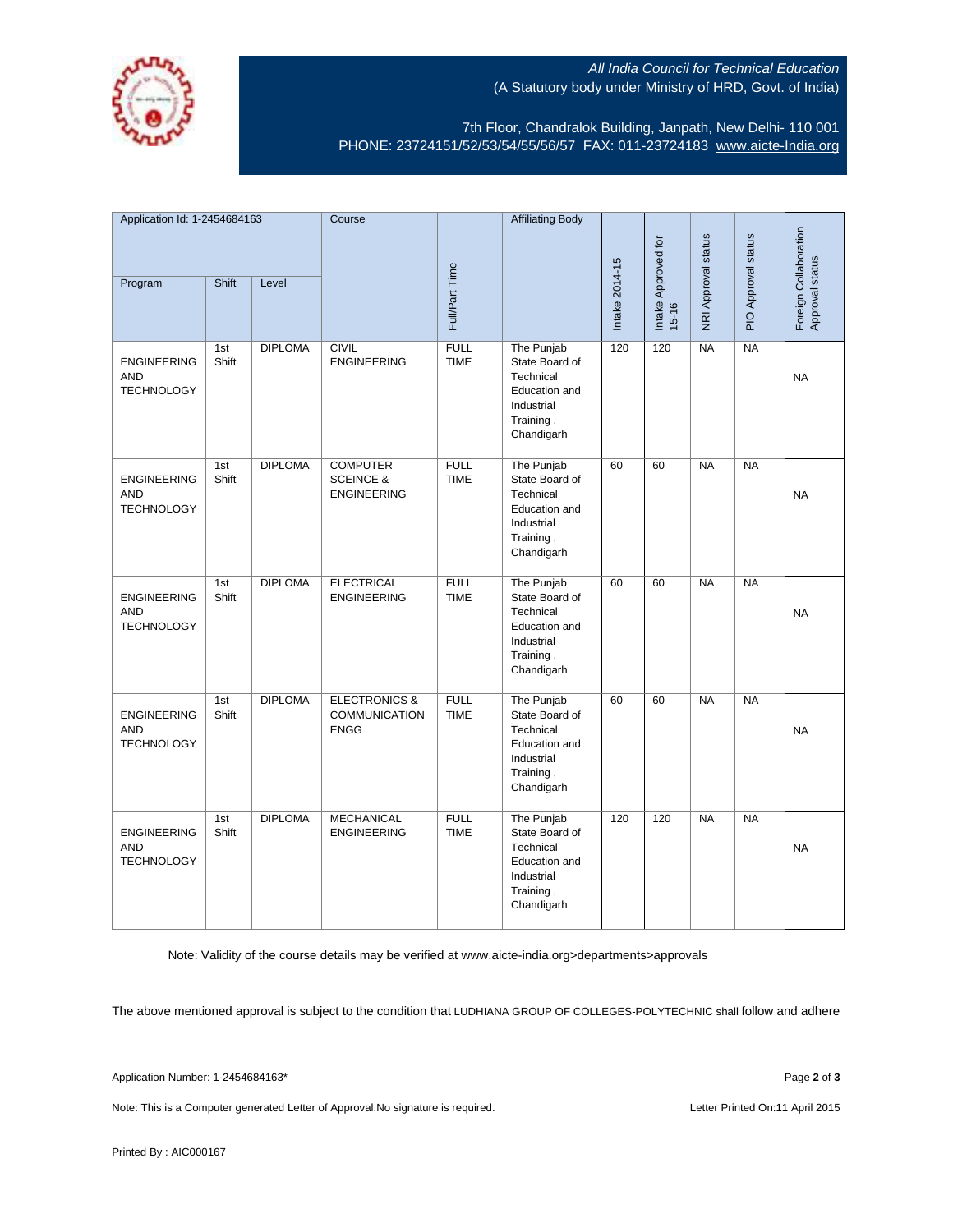

7th Floor, Chandralok Building, Janpath, New Delhi- 110 001 PHONE: 23724151/52/53/54/55/56/57 FAX: 011-23724183 [www.aicte-India.org](http://www.aicte-india.org/)

to the Regulations, guidelines and directions issued by AICTE from time to time and the undertaking / affidavit given by the institution along with the application submitted by the institution on portal.

In case of any differences in content in this Computer generated Extension of Approval Letter, the content/information as approved by the Executive Council / General Council as available on the record of AICTE shall be final and binding.

Strict compliance of Anti-Ragging Regulation:- Approval is subject to strict compliance of provisions made in AICTE Regulation notified vide F. No. 37-3/Legal/AICTE/2009 dated July 1, 2009 for Prevention and Prohibition of Ragging in Technical Institutions. In case Institution fails to take adequate steps to Prevent Ragging or fails to act in accordance with AICTE Regulation or fails to punish perpetrators or incidents of Ragging, it will be liable to take any action as defined under clause 9(4) of the said Regulation.

> **Dr. Avinash S Pant Actg Chairman, AICTE**

Copy to:

- **1. The Regional Officer,** All India Council for Technical Education Plot No. 1A, 5<sup>th</sup> Floor, DTE(Pb..) Building, Dakshin Mark, Sector 36-A, Chandigarh-160 036
- **2. The Director Of Technical Education,** Punjab
- **3. The Registrar,** The Punjab State Board of Technical Education and Industrial Training , Chandigarh
- **4. The Principal / Director,** LUDHIANA GROUP OF COLLEGES-POLYTECHNIC CHOWKIMANN, VILLAGE MANN, JAGRAON,LUDHIANA, Punjab,142023
- **5. The Secretary / Chairman,** DAVINDER KAUR MEMORIAL EDUCATION AND CHARITABLE SOCIETY 1418/4 GURUDWARA MARG,DUTT ROAD,MOGA, MOGA,MOGA, Punjab,142001
- **6. Guard File(AICTE)**

Application Number: 1-2454684163\* Page **3** of **3**

Note: This is a Computer generated Letter of Approval.No signature is required. Letter According the state of the Letter Printed On:11 April 2015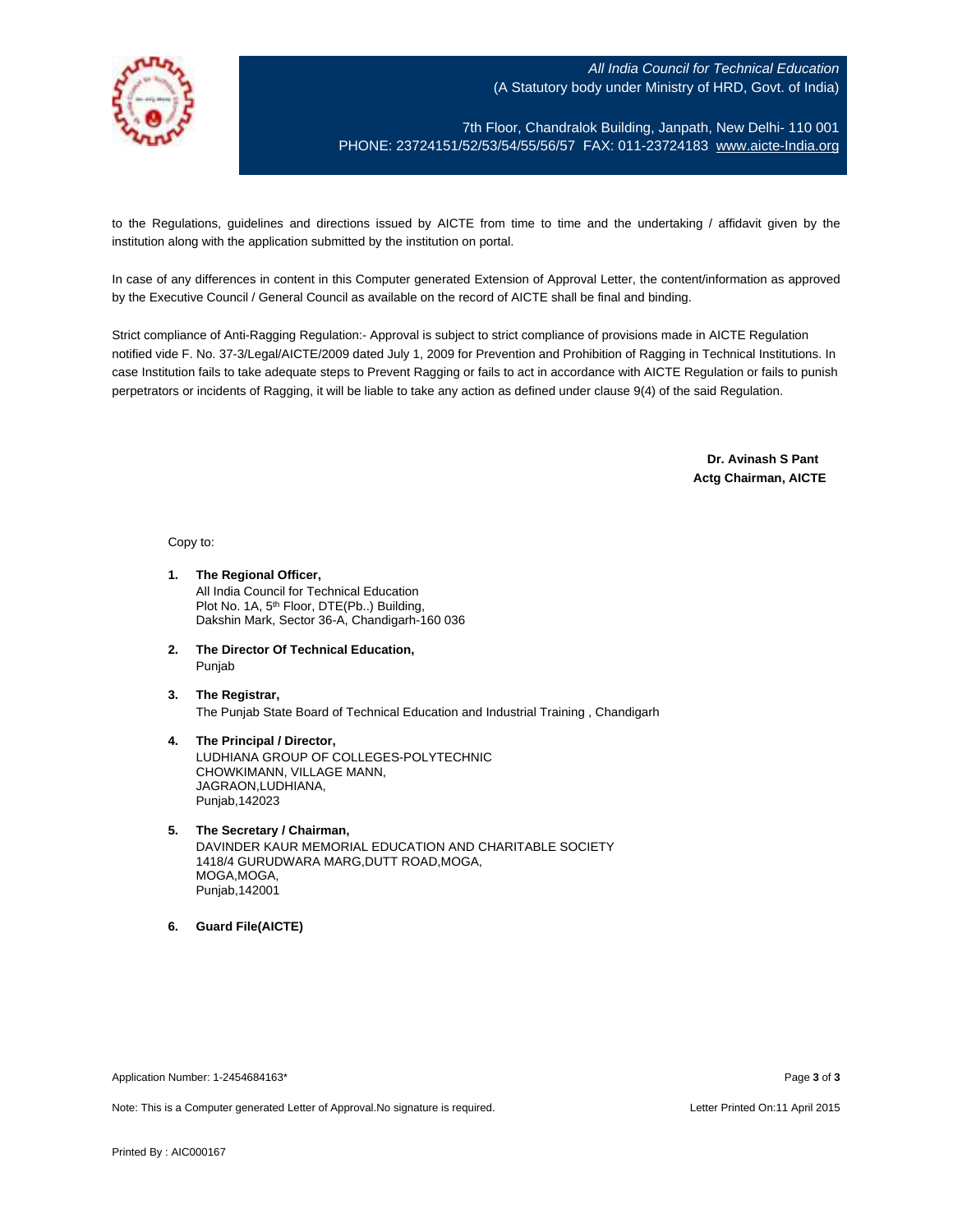

7th Floor, Chandralok Building, Janpath, New Delhi- 110 001 PHONE: 23724151/52/53/54/55/56/57 FAX: 011-23724183 [www.aicte-India.org](http://www.aicte-india.org/)

F.No. North-West/1-2813787537/2016/EOA Date: 05-Apr-2016

To,

The Principal Secretary (Technical), Govt. of Punjab., Room No 223, 2nd Floor, Sector-9, Chandigarh-160009

#### **Sub: Extension of approval for the academic year 2016-17**

Ref: Application of the Institution for Extension of approval for the academic year 2016-17

Sir/Madam,

In terms of the provisions under the All India Council for Technical Education (Grant of Approvals for Technical Institutions) Regulations 2012 notified by the Council vide notification number F-No.37-3/Legal/2012 dated 27/09/2012 and norms standards, procedures and conditions prescribed by the Council from time to time, I am directed to convey the approval to

| <b>Regional Office</b>       | North-West                                                           | Application Id        | 1-2813787537                                                         |
|------------------------------|----------------------------------------------------------------------|-----------------------|----------------------------------------------------------------------|
| Name of the Institute        | LUDHIANA GROUP OF<br>COLLEGES-POLYTECHNIC                            | Permanent Id          | 1-467862471                                                          |
| Name of the<br>Society/Trust | DAVINDER KAUR MEMORIAL<br>EDUCATION AND<br><b>CHARITABLE SOCIETY</b> | Institute Address     | CHOWKIMANN, VILLAGE MANN, JAGRAON,<br>LUDHIANA, Punjab, 142023       |
| <b>Institute Type</b>        | Unaided - Private                                                    | Society/Trust Address | 1418/4 GURUDWARA MARG.DUTT<br>ROAD, MOGA, MOGA, MOGA, Punjab, 142001 |

| Opted for change from<br>Women to Co-ed and<br>Vice versa | No             | Opted for change of<br>name | <b>No</b>      | Opted for change of<br>site | No             |
|-----------------------------------------------------------|----------------|-----------------------------|----------------|-----------------------------|----------------|
| Change from Women to<br>Co-ed approved and<br>Vice versa  | Not Applicable | Change of name<br>Approved  | Not Applicable | Change of site<br>Approved  | Not Applicable |

#### To conduct following courses with the intake indicated below for the academic year 2016-17

| Application Id: 1-2813787537<br>Program             | Shift        | Level                     | Course                             | ec<br>ull/Par<br>ш         | <b>Affiliating Body</b>                                                  | $\frac{6}{5}$<br>2015<br><b>Intake</b> | tor<br>ರ<br>rover<br>효<br>$\prec$<br>$\overline{\phantom{0}}$<br>Intake<br>2016- | Approval status<br>$\overline{g}$ | quota<br>status<br><b>Gulf</b><br>준<br>g<br>ō<br>24 | wining<br>Approval<br>arion/T<br>Foreign<br>Collabor<br>Program<br>status |
|-----------------------------------------------------|--------------|---------------------------|------------------------------------|----------------------------|--------------------------------------------------------------------------|----------------------------------------|----------------------------------------------------------------------------------|-----------------------------------|-----------------------------------------------------|---------------------------------------------------------------------------|
| <b>ENGINEERIN</b><br>G AND<br><b>TECHNOLO</b><br>GY | 1st<br>Shift | <b>DIPL</b><br><b>OMA</b> | <b>CIVIL</b><br><b>ENGINEERING</b> | <b>FULL</b><br><b>TIME</b> | The Punjab<br>State Board of<br>Technical<br>Education and<br>Industrial | 120                                    | 120                                                                              | <b>NA</b>                         | <b>NA</b>                                           | <b>NA</b>                                                                 |

Application Number: 1-2813787537 Page **1** of **3** Note: This is a Computer generated Report. No signature is required.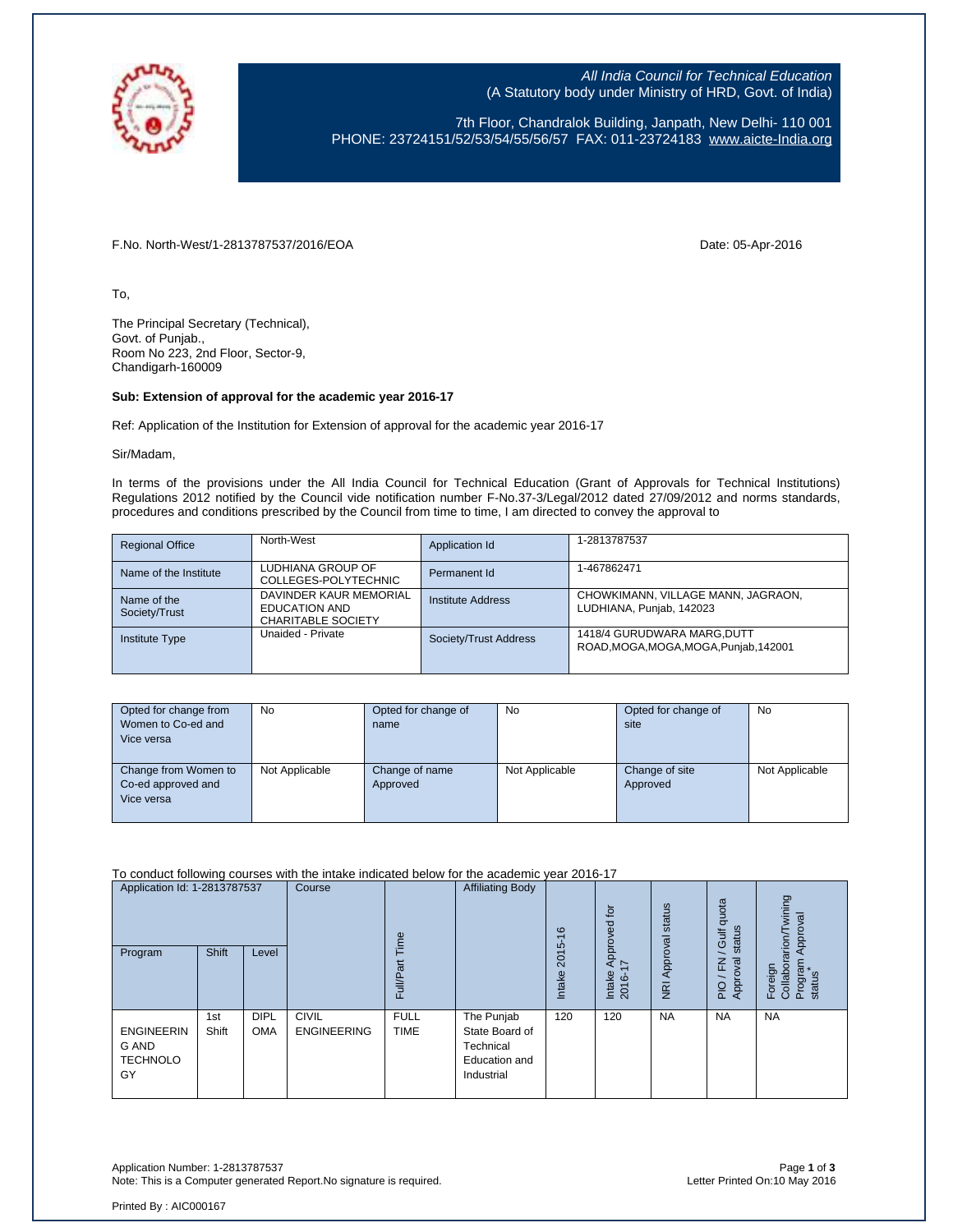

7th Floor, Chandralok Building, Janpath, New Delhi- 110 001 PHONE: 23724151/52/53/54/55/56/57 FAX: 011-23724183 [www.aicte-India.org](http://www.aicte-india.org/)

|                                                     |              |                           |                                                               |                            | Training,<br>Chandigarh                                                                                    |     |     |           |           |           |
|-----------------------------------------------------|--------------|---------------------------|---------------------------------------------------------------|----------------------------|------------------------------------------------------------------------------------------------------------|-----|-----|-----------|-----------|-----------|
| <b>ENGINEERIN</b><br>G AND<br><b>TECHNOLO</b><br>GY | 1st<br>Shift | <b>DIPL</b><br><b>OMA</b> | <b>COMPUTER</b><br><b>SCEINCE &amp;</b><br><b>ENGINEERING</b> | <b>FULL</b><br><b>TIME</b> | The Punjab<br>State Board of<br>Technical<br>Education and<br>Industrial<br>Training,<br>Chandigarh        | 60  | 60  | <b>NA</b> | <b>NA</b> | <b>NA</b> |
| <b>ENGINEERIN</b><br>G AND<br><b>TECHNOLO</b><br>GY | 1st<br>Shift | <b>DIPL</b><br><b>OMA</b> | <b>ELECTRICAL</b><br><b>ENGINEERING</b>                       | <b>FULL</b><br><b>TIME</b> | The Punjab<br>State Board of<br>Technical<br>Education and<br>Industrial<br>Training,<br>Chandigarh        | 60  | 60  | <b>NA</b> | <b>NA</b> | <b>NA</b> |
| <b>ENGINEERIN</b><br>G AND<br><b>TECHNOLO</b><br>GY | 1st<br>Shift | <b>DIPL</b><br><b>OMA</b> | <b>ELECTRONICS</b><br>&<br><b>COMMUNICATI</b><br>ON ENGG      | <b>FULL</b><br><b>TIME</b> | The Punjab<br>State Board of<br>Technical<br><b>Education</b> and<br>Industrial<br>Training,<br>Chandigarh | 60  | 60  | <b>NA</b> | <b>NA</b> | <b>NA</b> |
| <b>ENGINEERIN</b><br>G AND<br><b>TECHNOLO</b><br>GY | 1st<br>Shift | <b>DIPL</b><br><b>OMA</b> | <b>MECHANICAL</b><br><b>ENGINEERING</b>                       | <b>FULL</b><br><b>TIME</b> | The Punjab<br>State Board of<br>Technical<br>Education and<br>Industrial<br>Training,<br>Chandigarh        | 120 | 120 | <b>NA</b> | <b>NA</b> | <b>NA</b> |

The above mentioned approval is subject to the condition that LUDHIANA GROUP OF COLLEGES-POLYTECHNIC shall follow and adhere to the Regulations, guidelines and directions issued by AICTE from time to time and the undertaking / affidavit given by the institution along with the application submitted by the institution on portal.

In case of any differences in content in this Computer generated Extension of Approval Letter, the content/information as approved by the Executive Council / General Council as available on the record of AICTE shall be final and binding.

Strict compliance of Anti-Ragging Regulation:- Approval is subject to strict compliance of provisions made in AICTE Regulation notified vide F. No. 37-3/Legal/AICTE/2009 dated July 1, 2009 for Prevention and Prohibition of Ragging in Technical Institutions. In case Institution fails to take adequate steps to Prevent Ragging or fails to act in accordance with AICTE Regulation or fails to punish perpetrators or incidents of Ragging, it will be liable to take any action as defined under clause 9(4) of the said Regulation.

#### **Note: Validity of the course details may be verified at www.aicte-india.org**

 **Dr. Avinash S Pant Vice - Chairman, AICTE**

 Copy to: **1. The Regional Officer,**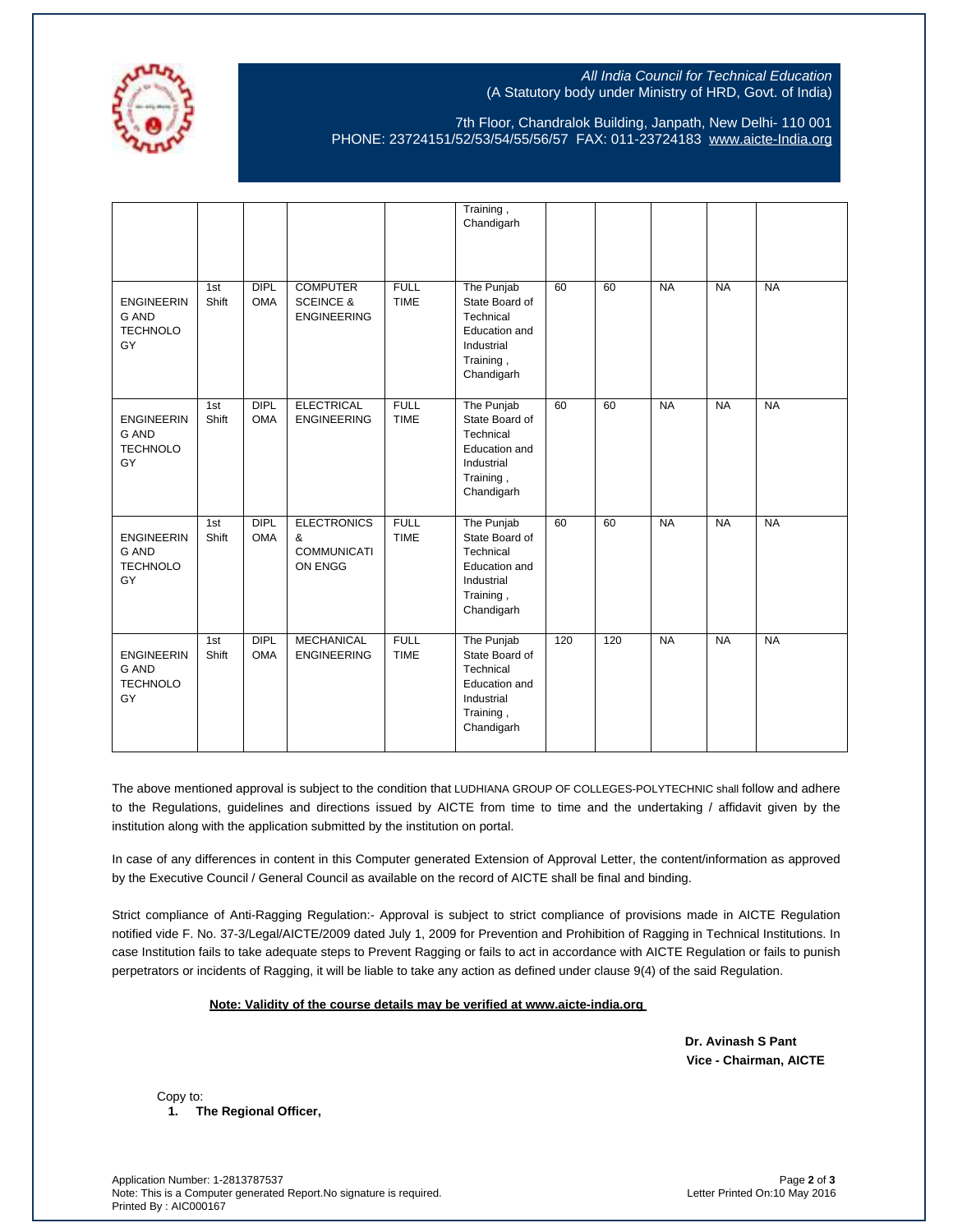

7th Floor, Chandralok Building, Janpath, New Delhi- 110 001 PHONE: 23724151/52/53/54/55/56/57 FAX: 011-23724183 [www.aicte-India.org](http://www.aicte-india.org/)

All India Council for Technical Education Plot No. 1A, 5<sup>th</sup> Floor, DTE(Pb..) Building, Dakshin Mark, Sector 36-A, Chandigarh-160 036

- **2. The Director Of Technical Education,** Punjab
- **3. The Registrar,** The Punjab State Board of Technical Education and Industrial Training , Chandigarh
- **4. The Principal / Director,** LUDHIANA GROUP OF COLLEGES-POLYTECHNIC CHOWKIMANN, VILLAGE MANN, JAGRAON,LUDHIANA, Punjab,142023

# **5. The Secretary / Chairman,** DAVINDER KAUR MEMORIAL EDUCATION AND CHARITABLE SOCIETY

1418/4 GURUDWARA MARG,DUTT ROAD,MOGA, MOGA,MOGA, Punjab,142001

**6. Guard File(AICTE)**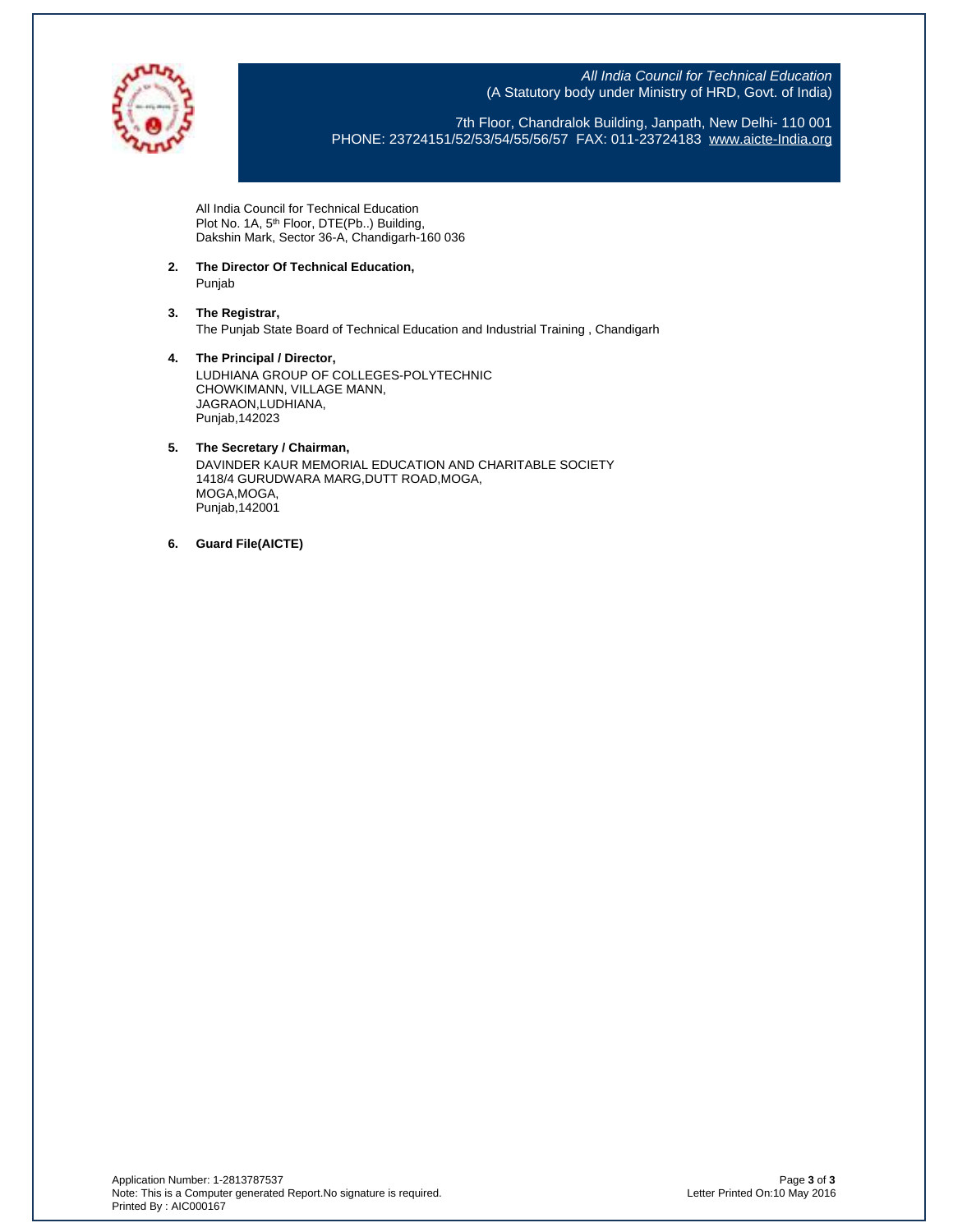

(A Statutory body under Ministry of HRD, Govt. of India)

Nelson Mandela MargVasant Kunj, New Delhi-110067 PHONE: 23724151/52/53/54/55/56/57 FAX: 011-23724183 [www.aicte-India.org](http://www.aicte-india.org/)

F.No. North-West/1-3327698651/2017/EOA Date: 30-Mar-2017

To,

The Principal Secretary (Technical), Govt. of Punjab., Room No 223, 2nd Floor, Sector-9, Chandigarh-160009

#### **Sub: Extension of approval for the academic year 2017-18**

Ref: Application of the Institution for Extension of approval for the academic year 2017-18

Sir/Madam,

In terms of the provisions under the All India Council for Technical Education (Grant of Approvals for Technical Institutions) Regulations 2016 notified by the Council vide notification number F.No.AB/AICTE/REG/2016 dated 30/11/2016 and norms standards, procedures and conditions prescribed by the Council from time to time, I am directed to convey the approval to

| Permanent Id                 | 1-467862471                                                                 | Application Id        | 1-3327698651                                                          |
|------------------------------|-----------------------------------------------------------------------------|-----------------------|-----------------------------------------------------------------------|
| Name of the Institute        | LUDHIANA GROUP OF<br>COLLEGES-POLYTECHNIC                                   | Institute Address     | CHOWKIMANN, VILLAGE MANN, JAGRAON,<br>LUDHIANA, Punjab, 142023        |
| Name of the<br>Society/Trust | DAVINDER KAUR MEMORIAL<br><b>EDUCATION AND</b><br><b>CHARITABLE SOCIETY</b> | Society/Trust Address | 1418/4 GURUDWARA MARG, DUTT<br>ROAD, MOGA, MOGA, MOGA, Punjab, 142001 |
| <b>Institute Type</b>        | Unaided - Private                                                           | Region                | North-West                                                            |

| Opted for change from  | <b>No</b>      | Opted for change of    | <b>No</b>      | Opted for change of   | No             |
|------------------------|----------------|------------------------|----------------|-----------------------|----------------|
| Women to Co-ed and     |                | name                   |                | site                  |                |
| Vice versa             |                |                        |                |                       |                |
|                        |                |                        |                |                       |                |
| Change from Women to   | Not Applicable | Change of name         | Not Applicable | Change of site        | Not Applicable |
| Co-ed approved and     |                | Approved               |                | Approved              |                |
| Vice versa             |                |                        |                |                       |                |
|                        |                |                        |                |                       |                |
| Opted for Conversion   | No             | Opted for Conversion   | <b>No</b>      | Conversion (degree to | Not Applicable |
| from degree to diploma |                | from diploma to degree |                | diploma or vice-a-    |                |
|                        |                |                        |                | versa) Approved       |                |

#### To conduct following courses with the intake indicated below for the academic year 2017-18

| Application Id: 1-3327698651<br>Program             | Shift        | Level                     | Course                             | Time<br>Full/Part          | Affiliating<br>Body                                | tor<br>ිල<br>ම<br>Appro)<br>17<br>Intake<br>2016-1 | for<br>ರ<br>Q<br>ppro<br>$\infty$<br>Intake<br>2017- | status<br>Approval<br>$\overline{g}$ | quota/<br>status<br>/ Gulf<br>준<br>Approval<br>$\frac{5}{20}$ | wining<br>Approval<br>rarion/T<br>Program<br>Collabor<br>Foreign<br>status |
|-----------------------------------------------------|--------------|---------------------------|------------------------------------|----------------------------|----------------------------------------------------|----------------------------------------------------|------------------------------------------------------|--------------------------------------|---------------------------------------------------------------|----------------------------------------------------------------------------|
| <b>ENGINEERIN</b><br>G AND<br><b>TECHNOLO</b><br>GY | 1st<br>Shift | <b>DIPL</b><br><b>OMA</b> | <b>CIVIL</b><br><b>ENGINEERING</b> | <b>FULL</b><br><b>TIME</b> | Punjab State<br>Board of<br>Technical<br>Education | 120                                                | 90                                                   | <b>NA</b>                            | <b>NA</b>                                                     | <b>NA</b>                                                                  |

Application Number: 1-3327698651 Page **1** of **3** Note: This is a Computer generated Report.No signature is required.

Printed By : AIC000167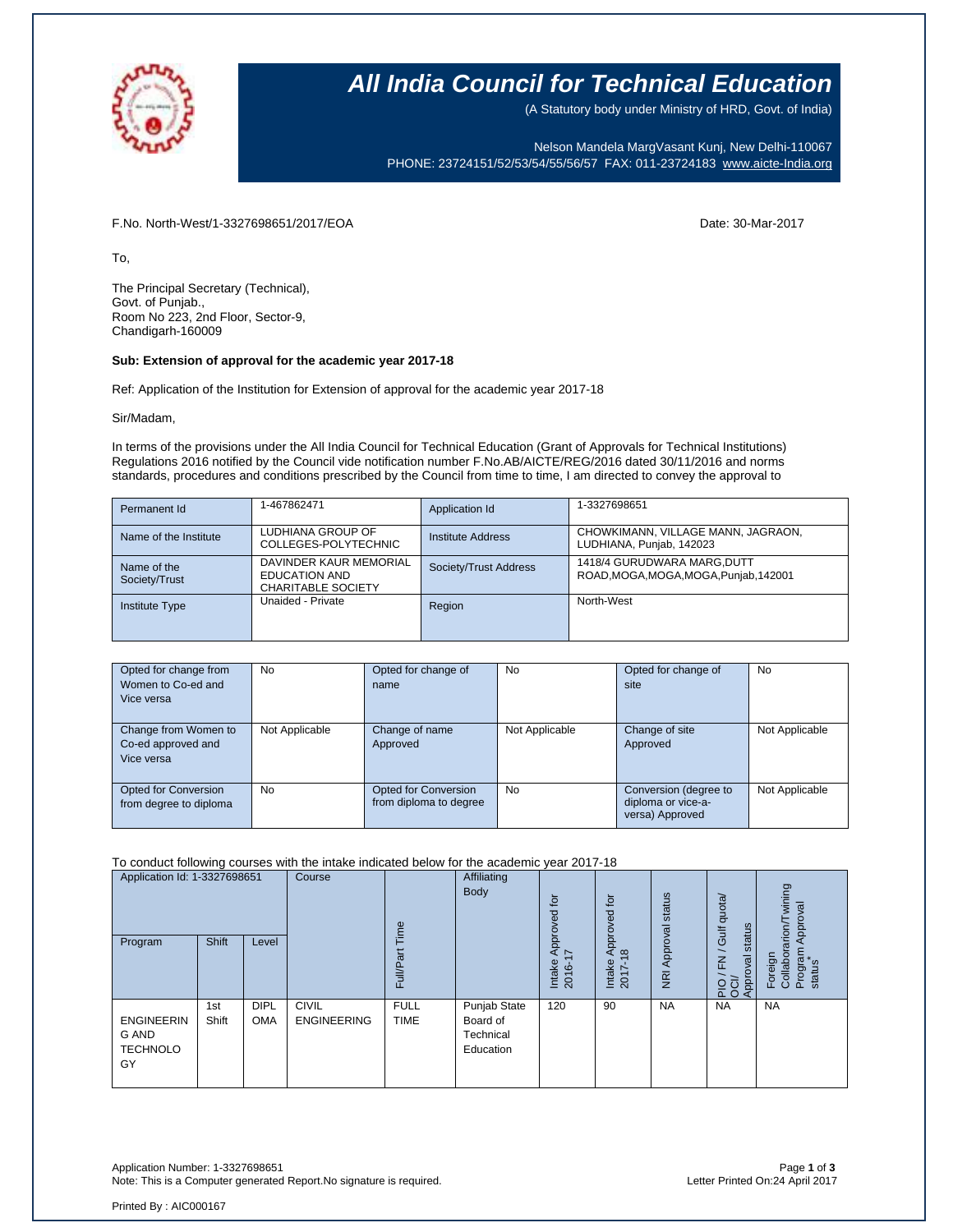

(A Statutory body under Ministry of HRD, Govt. of India)

Nelson Mandela MargVasant Kunj, New Delhi-110067 PHONE: 23724151/52/53/54/55/56/57 FAX: 011-23724183 [www.aicte-India.org](http://www.aicte-india.org/)

| <b>ENGINEERIN</b><br>G AND<br><b>TECHNOLO</b><br>GY        | 1st<br>Shift | <b>DIPL</b><br><b>OMA</b> | <b>COMPUTER</b><br><b>SCEINCE &amp;</b><br><b>ENGINEERING</b> | <b>FULL</b><br><b>TIME</b> | Punjab State<br>Board of<br>Technical<br>Education | 60  | 60 | <b>NA</b> | <b>NA</b> | <b>NA</b> |
|------------------------------------------------------------|--------------|---------------------------|---------------------------------------------------------------|----------------------------|----------------------------------------------------|-----|----|-----------|-----------|-----------|
| <b>ENGINEERIN</b><br><b>G AND</b><br><b>TECHNOLO</b><br>GY | 1st<br>Shift | <b>DIPL</b><br><b>OMA</b> | <b>ELECTRICAL</b><br><b>ENGINEERING</b>                       | <b>FULL</b><br><b>TIME</b> | Punjab State<br>Board of<br>Technical<br>Education | 60  | 60 | <b>NA</b> | <b>NA</b> | <b>NA</b> |
| <b>ENGINEERIN</b><br>G AND<br><b>TECHNOLO</b><br>GY        | 1st<br>Shift | <b>DIPL</b><br><b>OMA</b> | <b>ELECTRONICS</b><br>&<br><b>COMMUNICATI</b><br>ON ENGG      | <b>FULL</b><br><b>TIME</b> | Punjab State<br>Board of<br>Technical<br>Education | 60  | 30 | <b>NA</b> | <b>NA</b> | <b>NA</b> |
| <b>ENGINEERIN</b><br><b>G AND</b><br><b>TECHNOLO</b><br>GY | 1st<br>Shift | <b>DIPL</b><br><b>OMA</b> | <b>MECHANICAL</b><br><b>ENGINEERING</b>                       | <b>FULL</b><br><b>TIME</b> | Punjab State<br>Board of<br>Technical<br>Education | 120 | 90 | <b>NA</b> | <b>NA</b> | <b>NA</b> |

The above mentioned approval is subject to the condition that

LUDHIANA GROUP OF COLLEGES-POLYTECHNIC

shall follow and adhere to the Regulations, guidelines and directions issued by AICTE from time to time and the undertaking / affidavit given by the institution along with the application submitted by the institution on portal.

In case of any differences in content in this Computer generated Extension of Approval Letter, the content/information as approved by the Executive Council / General Council as available on the record of AICTE shall be final and binding.

Strict compliance of Anti-Ragging Regulation:- Approval is subject to strict compliance of provisions made in AICTE Regulation notified vide F. No. 37-3/Legal/AICTE/2009 dated July 1, 2009 for Prevention and Prohibition of Ragging in Technical Institutions. In case Institution fails to take adequate steps to Prevent Ragging or fails to act in accordance with AICTE Regulation or fails to punish perpetrators or incidents of Ragging, it will be liable to take any action as defined under clause 9(4) of the said Regulation.

#### **Note: Validity of the course details may be verified at www.aicte-india.org**

 **Prof. A.P Mittal Member Secretary, AICTE**

Copy to:

#### **1. The Regional Officer,**

All India Council for Technical Education Plot No. 1A, 5<sup>th</sup> Floor, DTE(Pb..) Building, Dakshin Mark, Sector 36-A, Chandigarh-160 036

- **2. The Director Of Technical Education\*\*,** Punjab
- **3. The Registrar\*\*,** Punjab State Board of Technical Education

Application Number: 1-3327698651 Page **2** of **3** Note: This is a Computer generated Report.No signature is required.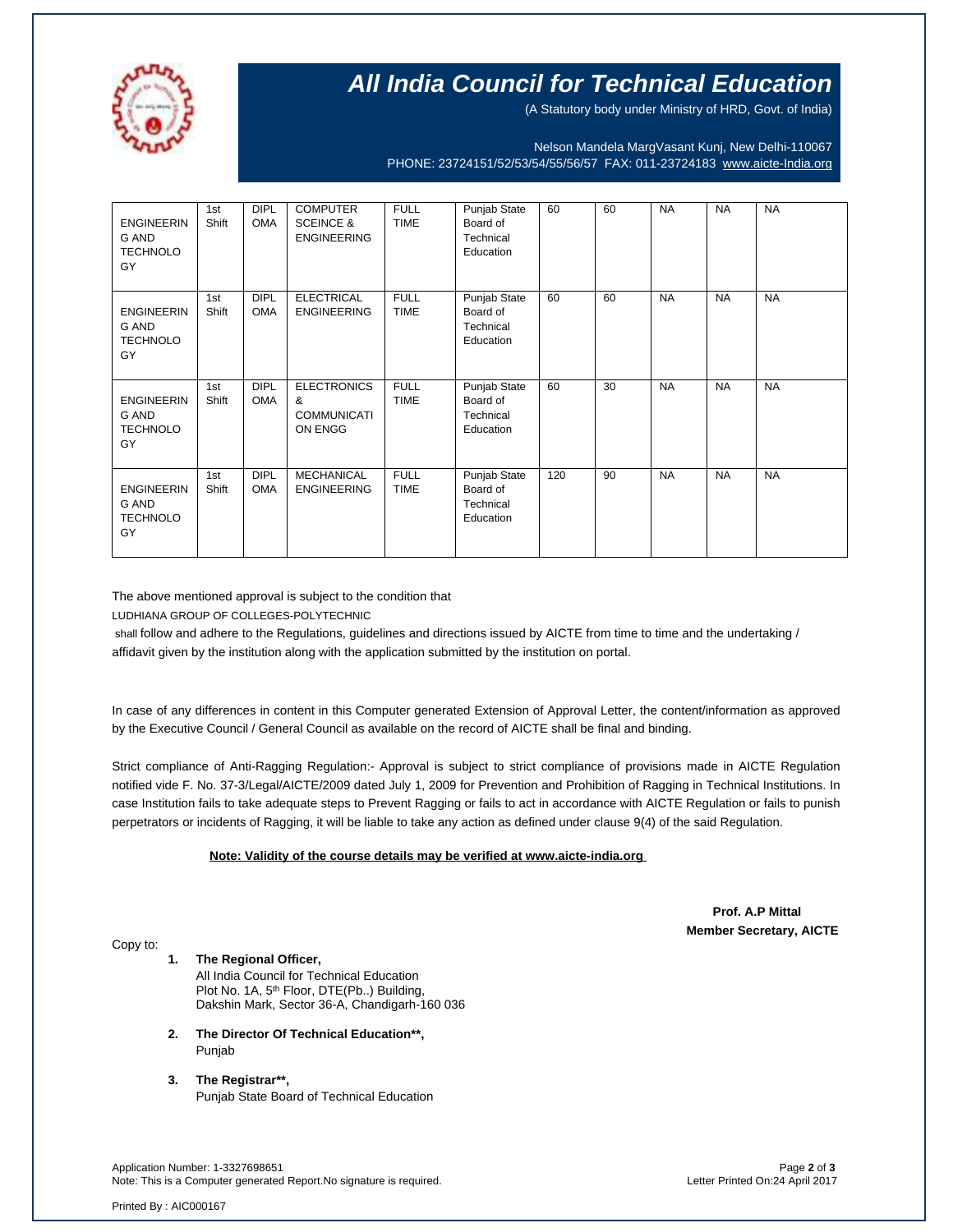

(A Statutory body under Ministry of HRD, Govt. of India)

Nelson Mandela MargVasant Kunj, New Delhi-110067 PHONE: 23724151/52/53/54/55/56/57 FAX: 011-23724183 [www.aicte-India.org](http://www.aicte-india.org/)

- **4. The Principal / Director,** LUDHIANA GROUP OF COLLEGES-POLYTECHNIC CHOWKIMANN, VILLAGE MANN, JAGRAON,LUDHIANA, Punjab,142023
- **5. The Secretary / Chairman,** DAVINDER KAUR MEMORIAL EDUCATION AND CHARITABLE SOCIETY 1418/4 GURUDWARA MARG,DUTT ROAD,MOGA, MOGA,MOGA, Punjab,142001
- **6. Guard File(AICTE)**

**Note: \*\* - Approval letter copy will not be communicated through post/email. However, provision is made in the portal for downloading Approval letter through Authorized login credentials allotted to concerned DTE/Registrar.**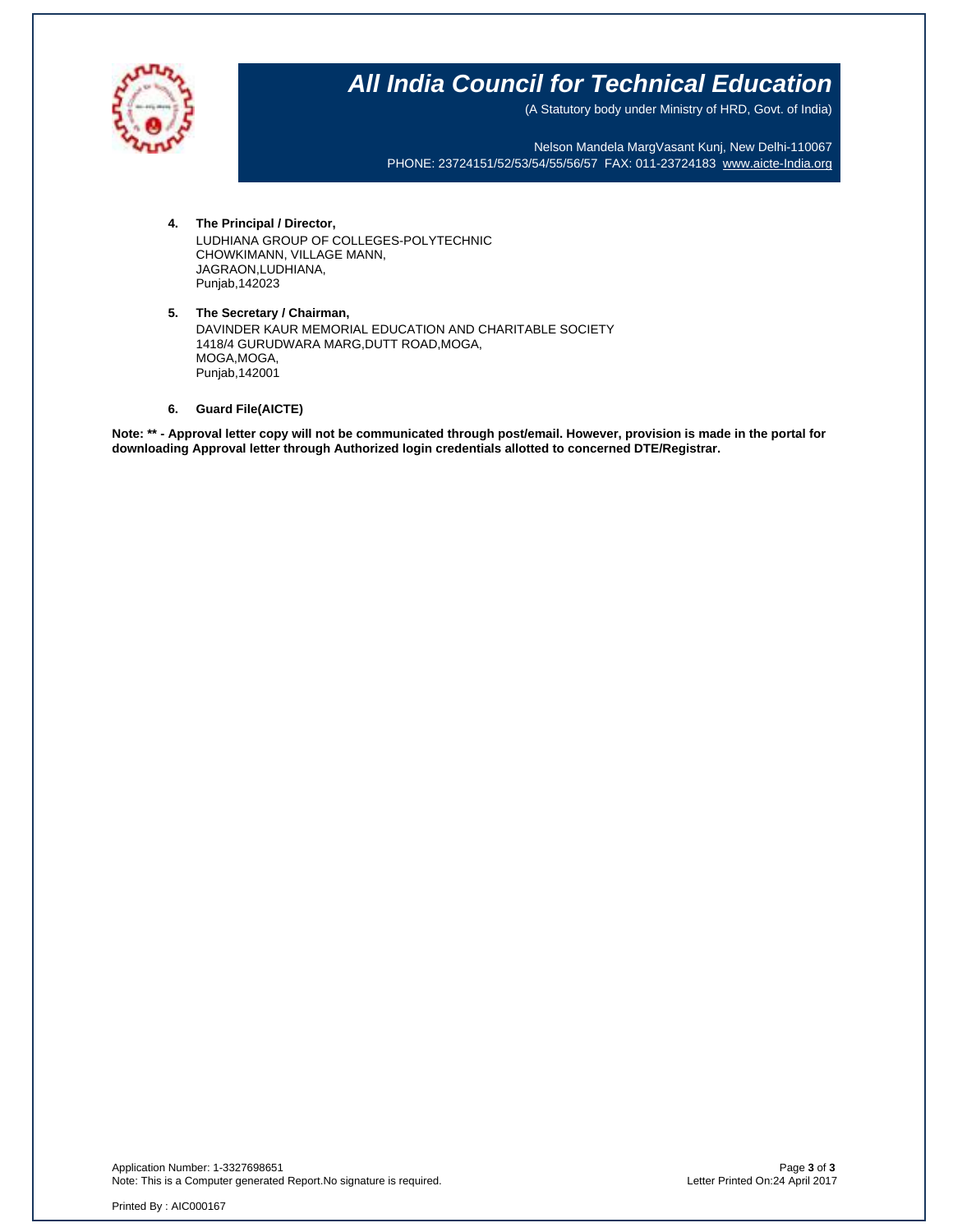**(A Statutory body under Ministry of HRD, Govt. of India)**

Nelson Mandela Marg,Vasant Kunj, New Delhi-110070 Website: [www.aicte-india.org](http://www.aicte-india.org)

# **APPROVAL PROCESS 2018-19**

**Extension of Approval (EoA)**

F.No. North-West/1-3513760250/2018/EOA Date: 10-Apr-2018

To,

The Principal Secretary (Technical), Govt. of Punjab., Room No 223, 2nd Floor, Sector-9, Chandigarh-160009

## **Sub: Extension of Approval for the Academic Year 2018-19**

Ref: Application of the Institution for Extension of approval for the Academic Year 2018-19

Sir/Madam,

In terms of the provisions under the All India Council for Technical Education (Grant of Approvals for Technical Institutions) Regulations 2016 notified by the Council vide notification number F.No.AB/AICTE/REG/2016 dated 30/11/2016 and amended on December 5, 2017 and norms standards, procedures and conditions prescribed by the Council from time to time, I am directed to convey the approval to

| <b>Permanent Id</b>      | 1-467862471                                                              | <b>Application Id</b>        | 1-3513760250                                                                    |
|--------------------------|--------------------------------------------------------------------------|------------------------------|---------------------------------------------------------------------------------|
| Name of the Institute    | <b>LUDHIANA GROUP OF COLLEGES-</b><br><b>POLYTECHNIC</b>                 | Name of the Society/Trust    | DAVINDER KAUR MEMORIAL<br><b>EDUCATION AND CHARITABLE</b><br><b>SOCIETY</b>     |
| <b>Institute Address</b> | <b>CHOWKIMANN, VILLAGE MANN,</b><br>JAGRAON, LUDHIANA, Punjab,<br>142023 | <b>Society/Trust Address</b> | <b>1418/4 GURUDWARA MARG, DUTT</b><br>ROAD, MOGA, MOGA, MOGA, Punjab,<br>142001 |
| <b>Institute Type</b>    | <b>Unaided - Private</b>                                                 | Region                       | <b>North-West</b>                                                               |

| <b>Opted for Change from</b>       | <b>No</b> | <b>Change from Women to Co-Ed</b>  | <b>NA</b> |
|------------------------------------|-----------|------------------------------------|-----------|
| Women to Co-Ed and vice            |           | and vice versa Approved or         |           |
| versa                              |           | <b>Not</b>                         |           |
| <b>Opted for Change of Name</b>    | <b>No</b> | <b>Change of Name Approved or</b>  | <b>NA</b> |
|                                    |           | <b>Not</b>                         |           |
| <b>Opted for Change of Site</b>    | <b>No</b> | <b>Change of Site Approved or</b>  | <b>NA</b> |
|                                    |           | <b>Not</b>                         |           |
| <b>Opted for Conversion from</b>   | <b>No</b> | <b>Conversion for Degree to</b>    | <b>NA</b> |
| Degree to Diploma or vice          |           | Diploma or vice versa              |           |
| versa                              |           | <b>Approved or Not</b>             |           |
| <b>Opted for Organization Name</b> | <b>No</b> | <b>Change of Organization Name</b> | <b>NA</b> |
| Change                             |           | <b>Approved or Not</b>             |           |

**To conduct following Courses with the Intake indicated below for the Academic Year 2018-19**

| Program                                               | Shift           | Level          | rse<br>اتا ہے<br>ت                                            | FTPT+     | Body<br>Affiliating Book<br>(Univ/Body)                    | tor<br>yed<br>ppro<br>⋜<br>െ<br>$2018 - 1$<br>Intake | Approval<br><b>Status</b><br>$\overline{R}$ | <b>Status</b><br>青<br>ō<br>້៰<br>∽<br>0<br>g<br>준<br>quota/<br>Approv<br>$rac{O}{n}$ | <b>rogram</b><br>Status*<br>Collaboration<br>ख़<br><b>Twining</b><br>Approval<br>Foreign |
|-------------------------------------------------------|-----------------|----------------|---------------------------------------------------------------|-----------|------------------------------------------------------------|------------------------------------------------------|---------------------------------------------|--------------------------------------------------------------------------------------|------------------------------------------------------------------------------------------|
| <b>ENGINEERING</b><br><b>AND</b><br><b>TECHNOLOGY</b> | 1 <sub>st</sub> | <b>DIPLOMA</b> | <b>CIVIL</b><br><b>ENGINEERING</b>                            | <b>FT</b> | <b>Punjab State Board of</b><br><b>Technical Education</b> | 60                                                   | <b>NA</b>                                   | <b>NA</b>                                                                            | <b>NA</b>                                                                                |
| <b>ENGINEERING</b><br><b>AND</b><br><b>TECHNOLOGY</b> | 1st             | <b>DIPLOMA</b> | <b>COMPUTER</b><br><b>SCEINCE &amp;</b><br><b>ENGINEERING</b> | <b>FT</b> | <b>Punjab State Board of</b><br><b>Technical Education</b> | 60                                                   | <b>NA</b>                                   | <b>NA</b>                                                                            | <b>NA</b>                                                                                |
| <b>ENGINEERING</b><br><b>AND</b><br><b>TECHNOLOGY</b> | 1st             | <b>DIPLOMA</b> | <b>ELECTRICAL</b><br><b>ENGINEERING</b>                       | <b>FT</b> | <b>Punjab State Board of</b><br><b>Technical Education</b> | 30                                                   | <b>NA</b>                                   | <b>NA</b>                                                                            | <b>NA</b>                                                                                |
| <b>ENGINEERING</b>                                    | 1st             | <b>DIPLOMA</b> | <b>MECHANICAL</b>                                             | <b>FT</b> | <b>Punjab State Board of</b>                               | 60                                                   | <b>NA</b>                                   | <b>NA</b>                                                                            | <b>NA</b>                                                                                |

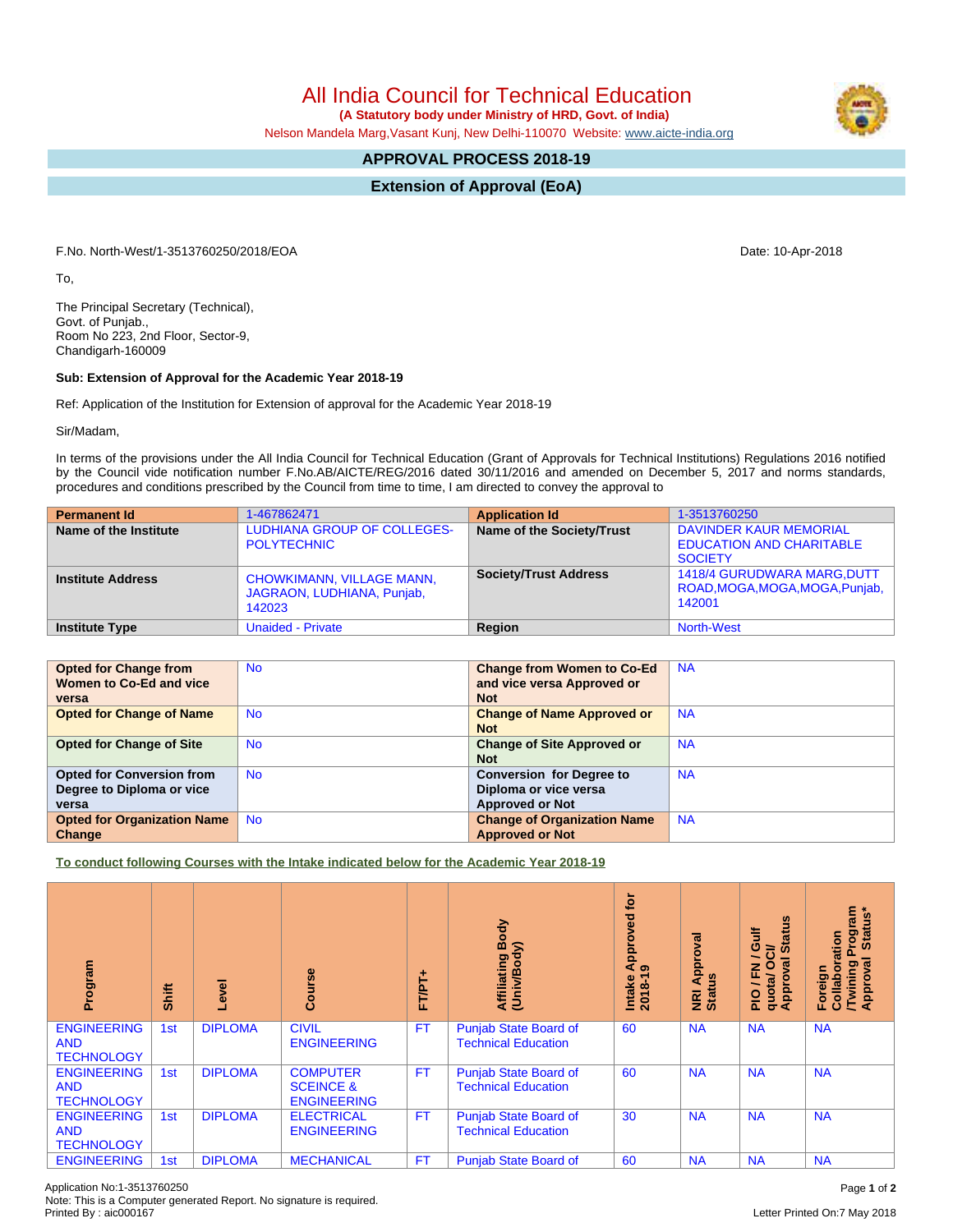| <b>AND</b><br>211117777117<br>. KING -<br>ገርነ<br>⊣N€ |  | ∵cation<br>nnic<br>i Gui |  |  |  |  |
|------------------------------------------------------|--|--------------------------|--|--|--|--|
|------------------------------------------------------|--|--------------------------|--|--|--|--|

+FT –Full Time,PT-Part Time # Punitive Action against the Institute

#### **Course(s) Applied for Closure by the Institute for the Academic Year 2018-19**

| Program                                               | <b>Shift</b> | Level          | <b>Course</b>                                                   | $FT/PT+$ | <b>Affiliating Body (Univ/Body)</b>                        | <b>Course Closure</b><br><b>Status</b> |
|-------------------------------------------------------|--------------|----------------|-----------------------------------------------------------------|----------|------------------------------------------------------------|----------------------------------------|
| <b>ENGINEERING</b><br><b>AND</b><br><b>TECHNOLOGY</b> | 1st          | <b>DIPLOMA</b> | <b>ELECTRONICS &amp;</b><br><b>COMMUNICATION</b><br><b>ENGG</b> |          | <b>Punjab State Board of</b><br><b>Technical Education</b> | Pending <sup>\$</sup>                  |

+FT-Full Time,PT-Part Time

\$ Due to non-submission of NOC's from University / Board and / or State Government

In case of any differences in content in this Computer generated Extension of Approval Letter, the content/information as approved by the Executive Council / General Council as available on the record of AICTE shall be final and binding.

Strict compliance of Anti-Ragging Regulation: - Approval is subject to strict compliance of provisions made in AICTE Regulation notified vide F. No. 37-3/Legal/AICTE/2009 dated July 1, 2009 for Prevention and Prohibition of Ragging in Technical Institutions. In case Institution fails to take adequate steps to Prevent Ragging or fails to act in accordance with AICTE Regulation or fails to punish perpetrators or incidents of Ragging, it will be liable to take any action as defined under clause 9(4) of the said Regulation.

> **Prof. A.P Mittal Member Secretary, AICTE**

Copy to:

- 1. The Regional Officer, All India Council for Technical Education Plot No. 1A, 5<sup>th</sup> Floor, DTE(Pb..) Building, Dakshin Mark, Sector 36-A, Chandigarh-160 036
- 2. The Director Of Technical Education\*\*, Punjab
- 3. The Registrar\*\*, Punjab State Board of Technical Education
- 4. The Principal / Director, LUDHIANA GROUP OF COLLEGES-POLYTECHNIC CHOWKIMANN, VILLAGE MANN, JAGRAON,LUDHIANA, Punjab,142023
- 5. The Secretary / Chairman, DAVINDER KAUR MEMORIAL EDUCATION AND CHARITABLE SOCIETY 1418/4 GURUDWARA MARG,DUTT ROAD,MOGA, MOGA,MOGA, Punjab,142001
- 6. Guard File(AICTE)

Note: Validity of the Course details may be verified at <http://www.aicte-india.org/>

<sup>\*\*</sup> Individual Approval letter copy will not be communicated through Post/Email. However, consolidated list of Approved Institutions(bulk) will be shared through official Email Address to the concerned Authorities mentioned above.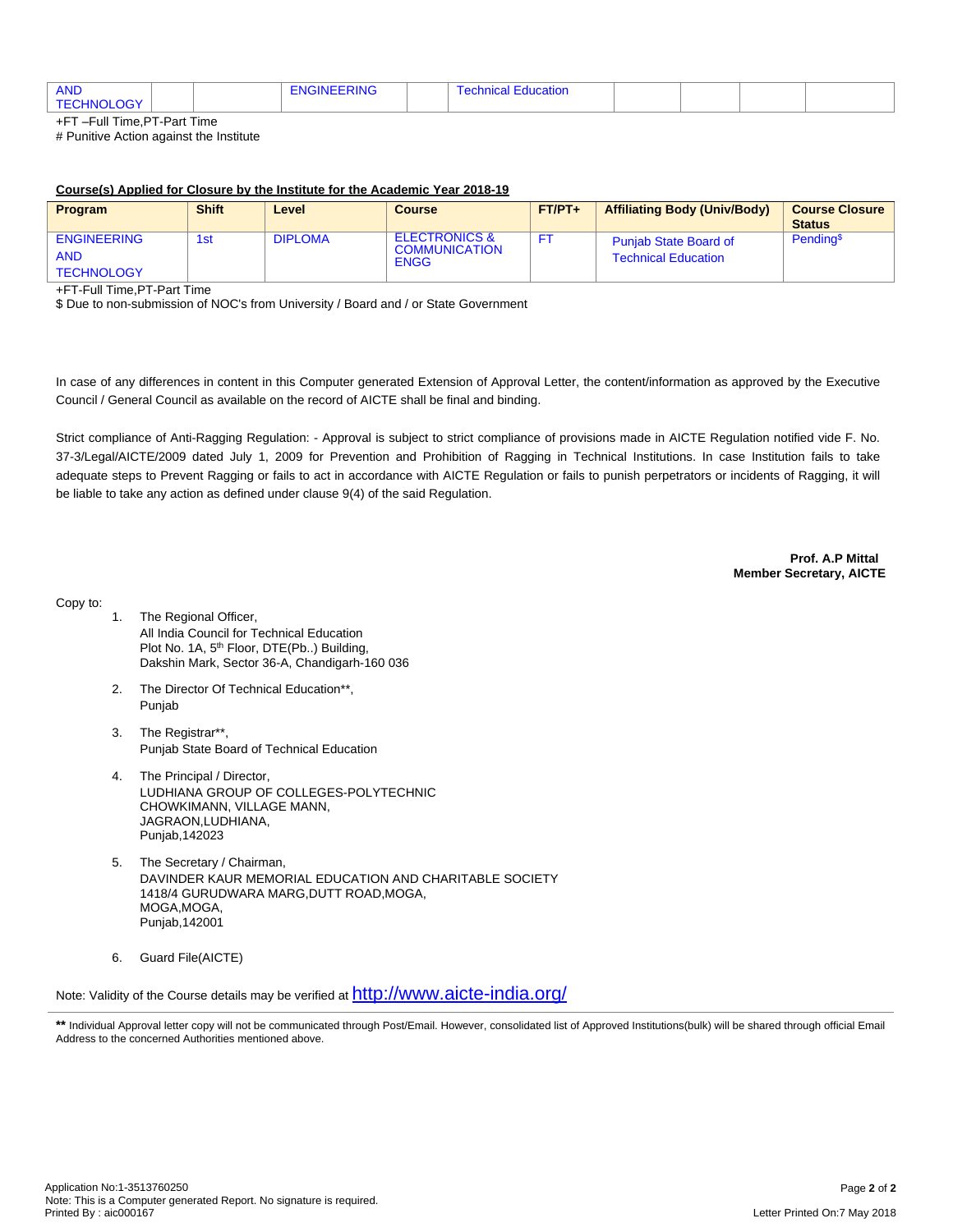**(A Statutory body under Ministry of HRD, Govt. of India)**

Nelson Mandela Marg,Vasant Kunj, New Delhi-110070 Website: [www.aicte-india.org](http://www.aicte-india.org)

# **APPROVAL PROCESS 2019-20**

**Extension of Approval (EoA)**

F.No. North-West/1-4267143826/2019/EOA Date: 10-Apr-2019

To,

The Principal Secretary (Technical), Govt. of Punjab., Room No 223, 2nd Floor, Sector-9, Chandigarh-160009

#### **Sub: Extension of Approval for the Academic Year 2019-20**

Ref: Application of the Institution for Extension of approval for the Academic Year 2019-20

Sir/Madam,

In terms of the provisions under the All India Council for Technical Education (Grant of Approvals for Technical Institutions) Regulations 2018 notified by the Council vide notification number F.No.AB/AICTE/REG/2018 dated 31/12/2018 and norms standards, procedures and conditions prescribed by the Council from time to time, I am directed to convey the approval to

| <b>Permanent Id</b>      | 1-467862471                                                              | <b>Application Id</b>        | 1-4267143826                                                                |
|--------------------------|--------------------------------------------------------------------------|------------------------------|-----------------------------------------------------------------------------|
| Name of the Institute    | <b>LUDHIANA GROUP OF COLLEGES-</b><br><b>POLYTECHNIC</b>                 | Name of the Society/Trust    | DAVINDER KAUR MEMORIAL<br><b>EDUCATION AND CHARITABLE</b><br><b>SOCIETY</b> |
| <b>Institute Address</b> | <b>CHOWKIMANN, VILLAGE MANN,</b><br>JAGRAON, LUDHIANA, Punjab,<br>142023 | <b>Society/Trust Address</b> | 1418/4 GURUDWARA MARG, DUTT<br>ROAD, MOGA, MOGA, MOGA, Punjab,<br>142001    |
| <b>Institute Type</b>    | <b>Unaided - Private</b>                                                 | Region                       | <b>North-West</b>                                                           |

| <b>Opted for Change from</b>       | <b>No</b> | <b>Change from Women to Co-Ed</b>     | <b>NA</b> |
|------------------------------------|-----------|---------------------------------------|-----------|
| Women to Co-Ed and vice            |           | and vice versa Approved or            |           |
| versa                              |           | <b>Not</b>                            |           |
| <b>Opted for Change of Name</b>    | <b>No</b> | <b>Change of Name Approved or</b>     | <b>NA</b> |
|                                    |           | <b>Not</b>                            |           |
| <b>Opted for Change of</b>         | <b>No</b> | <b>Change of Site/Location</b>        | <b>NA</b> |
| Site/Location                      |           | <b>Approved or Not</b>                |           |
| <b>Opted for Conversion from</b>   | <b>No</b> | <b>Conversion for Degree to</b>       | <b>NA</b> |
| Degree to Diploma or vice          |           | Diploma or vice versa                 |           |
| versa                              |           | <b>Approved or Not</b>                |           |
| <b>Opted for Organization Name</b> | <b>No</b> | <b>Change of Organization Name</b>    | <b>NA</b> |
| Change                             |           | <b>Approved or Not</b>                |           |
| <b>Opted for Merger of</b>         | <b>No</b> | <b>Merger of Institution Approved</b> | <b>NA</b> |
| <b>Institution</b>                 |           | or Not                                |           |
| <b>Opted for Introduction of</b>   | <b>No</b> | <b>Introduction of Program/Level</b>  | <b>NA</b> |
| <b>New Program/Level</b>           |           | <b>Approved or Not</b>                |           |

**To conduct following Courses with the Intake indicated below for the Academic Year 2019-20**

| rogram<br>ō                                 | Shift | Level          | Course                                   | ٠<br><b>FT/PT</b> | Body<br>≲<br>Affiliating<br>(Univ/Bod <sub>)</sub>         | <b>b</b><br>್ಠಾ<br>Ö<br>Appre<br>$\sim$<br>Intake<br>2019-2 | ζā<br>윤<br><b>NRI Ap</b><br>Status | <b>Status</b><br>ŧ<br>ō<br>ਰੋ<br>∽<br>ℼ<br>O<br>준<br>quota/<br>Approv<br>∽<br>$\frac{1}{2}$ |
|---------------------------------------------|-------|----------------|------------------------------------------|-------------------|------------------------------------------------------------|-------------------------------------------------------------|------------------------------------|---------------------------------------------------------------------------------------------|
| <b>Engineering And</b><br><b>Technology</b> | 1st   | <b>DIPLOMA</b> | <b>Civil Engineering</b>                 | <b>FT</b>         | <b>Punjab State Board of</b><br><b>Technical Education</b> | 60                                                          | <b>NA</b>                          | <b>NA</b>                                                                                   |
| <b>Engineering And</b><br><b>Technology</b> | 1st   | <b>DIPLOMA</b> | <b>Computer Sceince</b><br>& Engineering | <b>FT</b>         | Punjab State Board of<br><b>Technical Education</b>        | 60                                                          | <b>NA</b>                          | <b>NA</b>                                                                                   |
| <b>Engineering And</b><br><b>Technology</b> | 1st   | <b>DIPLOMA</b> | <b>Electrical</b><br>Engineering         | <b>FT</b>         | <b>Punjab State Board of</b><br><b>Technical Education</b> | 30                                                          | <b>NA</b>                          | <b>NA</b>                                                                                   |
| <b>Engineering And</b>                      | 1st   | <b>DIPLOMA</b> | <b>Mechanical</b>                        | FT.               | <b>Punjab State Board of</b>                               | 60                                                          | <b>NA</b>                          | <b>NA</b>                                                                                   |

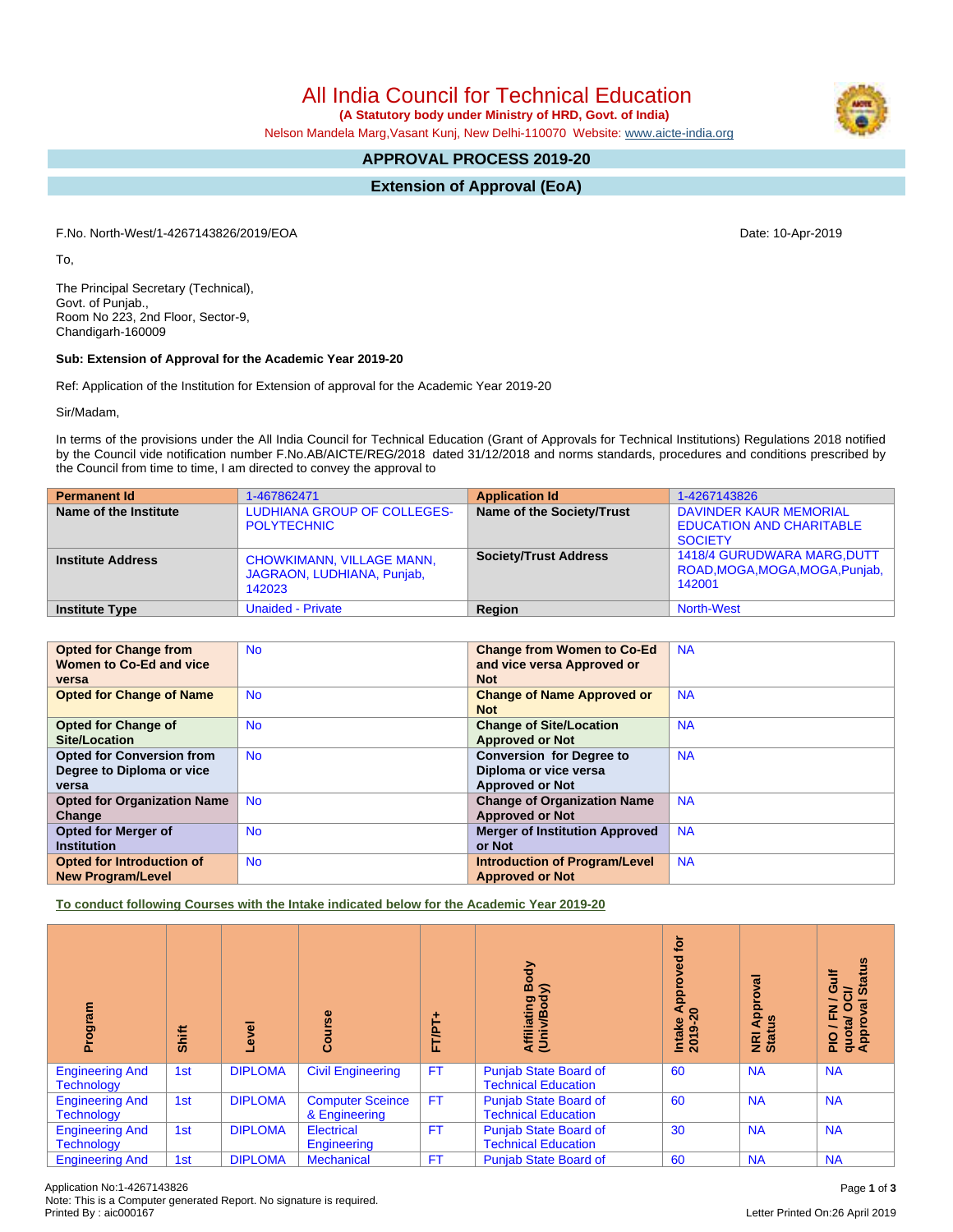|                                              |              |  | .<br>.<br>auvi |  |  |
|----------------------------------------------|--------------|--|----------------|--|--|
| $-1$ and $-1$<br>Time.F<br>- 111<br>÷г.<br>_ | PT-Part Time |  |                |  |  |

# Punitive Action against the Institute

### **Course(s) Applied for Closure by the Institute for the Academic Year 2019-20**

| <b>Program</b>                              | <b>Shift</b> | Level          | <b>Course</b>                              | $FT/PT+$ | <b>Affiliating Body (Univ/Body)</b>                        | <b>Course Closure</b><br><b>Status</b> |
|---------------------------------------------|--------------|----------------|--------------------------------------------|----------|------------------------------------------------------------|----------------------------------------|
| <b>Engineering And</b><br><b>Technology</b> | 1st          | <b>DIPLOMA</b> | Electronics &<br><b>Communication Engg</b> |          | <b>Punjab State Board of</b><br><b>Technical Education</b> | Pending <sup>\$</sup>                  |

+FT-Full Time,PT-Part Time

\$ Due to non-submission of NOC's from University / Board and / or State Government

In case of any differences in content in this Computer generated Extension of Approval Letter, the content/information as approved by the Executive Council / General Council as available on the record of AICTE shall be final and binding.

Strict compliance of Anti-Ragging Regulation: - Approval is subject to strict compliance of provisions made in AICTE Regulation notified vide F. No. 37- 3/Legal/AICTE/2009 dated July 1, 2009 for Prevention and Prohibition of Ragging in Technical Institutions. In case Institution fails to take adequate steps to Prevent Ragging or fails to act in accordance with AICTE Regulation or fails to punish perpetrators or incidents of Ragging, it will be liable to take any action as defined under clause 9(4) of the said Regulation.

#### **It is mandatory to comply all the essential requirements as given in APH 2019-20(appendix 6)**

NOTE: If the State Government / UT / DTE / DME has a reservation policy for admission in Technical Education Institutes and the same is applicable to Private & Self-financing Technical Institutions, then the State Government / UT/ DTE / DME shall ensure that 10 % of Reservation for EWS would be operational from the Academic year 2019-20 without affecting the percentage reservations of SC/ST/OBC/General . However, this would not be applicable in the case of Minority Institutions referred to the clause (1) of Article 30 of **Constitution of India.**

> **Prof. A.P Mittal Member Secretary, AICTE**

Copy to:

- **1. The Director Of Technical Education\*\*, Punjab**
- **2. The Registrar\*\*,** Punjab State Board Of Technical Education
- **3. The Principal / Director,**

Ludhiana Group Of Colleges-Polytechnic Chowkimann, Village Mann, Jagraon,Ludhiana, Punjab,142023

**4. The Secretary / Chairman,** Davinder Kaur Memorial Education And Charitable Society 1418/4 Gurudwara Marg,Dutt Road,Moga. Moga,Moga, Punjab,142001

## **5. The Regional Officer,**

All India Council for Technical Education Plot No. 1A, 5th Floor, DTE(Pb..) Building, Dakshin Mark, Sector 36-A, Chandigarh-160 036

## **6. Guard File(AICTE)**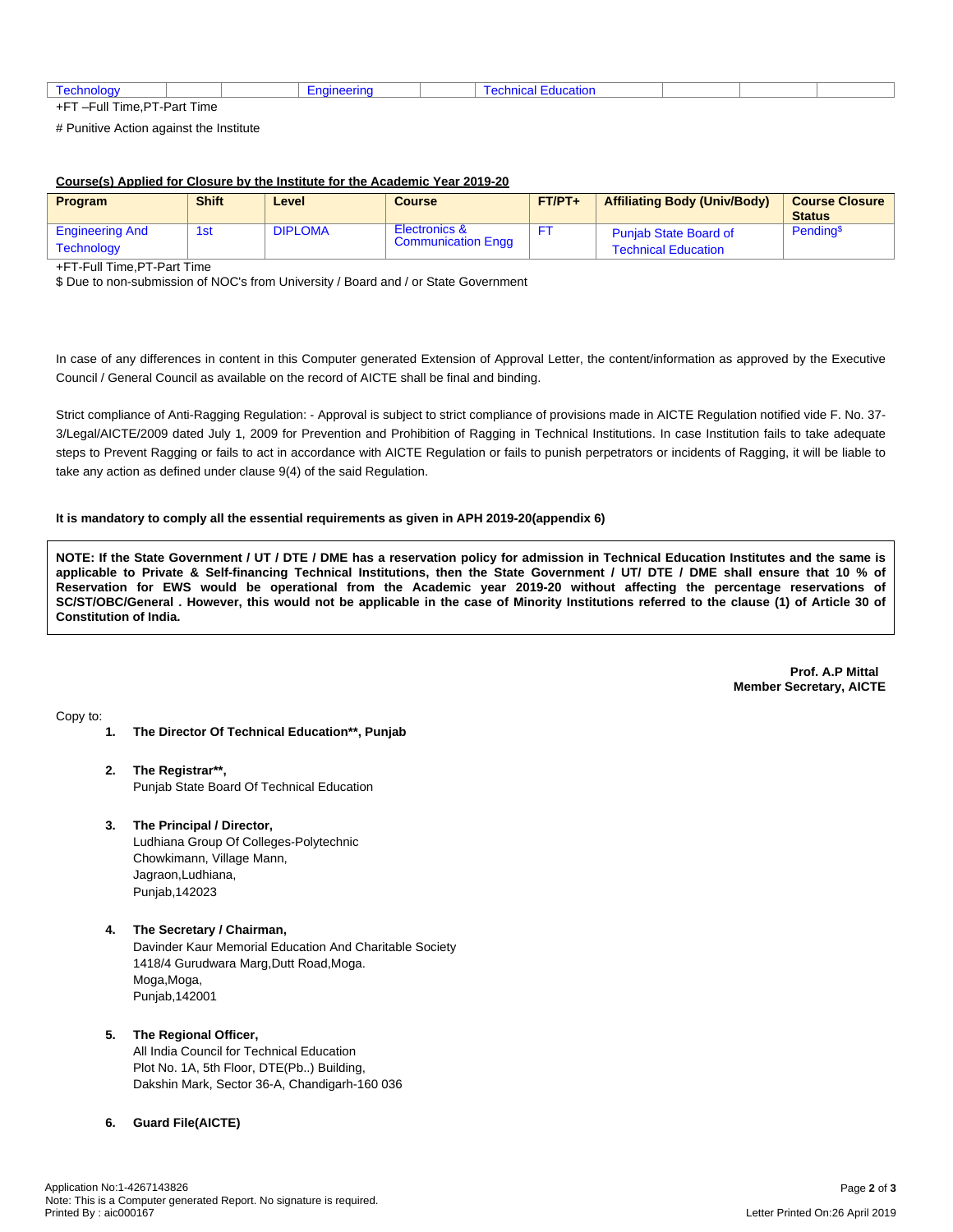**\*\*** Individual Approval letter copy will not be communicated through Post/Email. However, consolidated list of Approved Institutions(bulk) will be shared through official Email Address to the concerned Authorities mentioned above.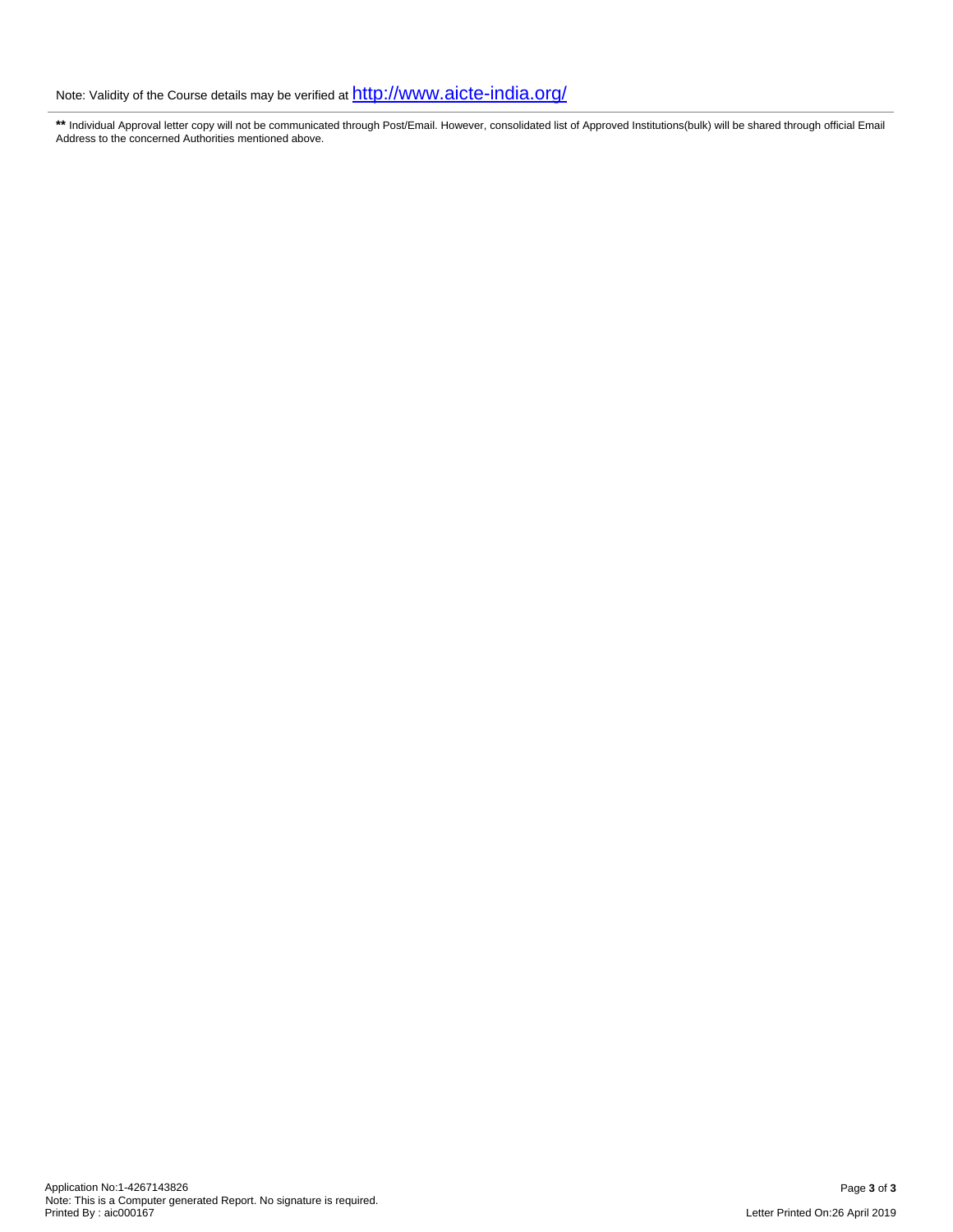**(A Statutory body under Ministry of HRD, Govt. of India)**

Nelson Mandela Marg,Vasant Kunj, New Delhi-110070 Website: [www.aicte-india.org](http://www.aicte-india.org)

#### **APPROVAL PROCESS 2020-21 -**

**Extension of Approval (EoA)**

F.No. North-West/1-7002583479/2020/EOA Date: 30-Apr-2020

To,

The Principal Secretary (Technical), Govt. of Punjab., Room No 223, 2nd Floor, Sector-9, Chandigarh-160009

#### **Sub: Extension of Approval for the Academic Year 2020-21**

Ref: Application of the Institution for Extension of Approval for the Academic Year 2020-21

Sir/Madam,

In terms of the provisions under the All India Council for Technical Education (Grant of Approvals for Technical Institutions) Regulations 2020 notified by the Council vide notification number F.No. AB/AICTE/REG/2020 dated 4<sup>th</sup> February 2020 and norms standards, procedures and conditions prescribed by the Council from time to time, I am directed to convey the approval to

| <b>Permanent Id</b>      | 1-467862471                                                              | <b>Application Id</b>        | 1-7002583479                                                                |
|--------------------------|--------------------------------------------------------------------------|------------------------------|-----------------------------------------------------------------------------|
| Name of the Institute    | LUDHIANA GROUP OF COLLEGES-<br><b>POLYTECHNIC</b>                        | Name of the Society/Trust    | DAVINDER KAUR MEMORIAL<br><b>EDUCATION AND CHARITABLE</b><br><b>SOCIETY</b> |
| <b>Institute Address</b> | <b>CHOWKIMANN, VILLAGE MANN,</b><br>JAGRAON, LUDHIANA, Punjab,<br>142023 | <b>Society/Trust Address</b> | 1418/4 GURUDWARA<br><b>MARG.DUTT</b><br>ROAD, MOGA, MOGA, MOGA, 1420<br>01  |
| <b>Institute Type</b>    | <b>Private-Self Financing</b>                                            | Region                       | <b>North-West</b>                                                           |

### **To conduct following Courses with the Intake indicated below for the Academic Year 2020-21**

| Program                                               | Level          | <b>Course</b>                                                 | <b>Affiliating Body</b><br>(University)<br>/Body)                    | <b>Intake</b><br><b>Approved</b><br>for 2019-20 | <b>Intake</b><br><b>Approved</b><br>for 2020-21 | <b>NRI</b><br>Approval<br><b>Status</b> | PIO/FN/<br>Gulf quota/<br><b>OCI</b><br><b>Approval</b><br><b>Status</b> |
|-------------------------------------------------------|----------------|---------------------------------------------------------------|----------------------------------------------------------------------|-------------------------------------------------|-------------------------------------------------|-----------------------------------------|--------------------------------------------------------------------------|
| <b>ENGINEERING</b><br><b>AND</b><br><b>TECHNOLOGY</b> | <b>DIPLOMA</b> | <b>CIVIL</b><br><b>ENGINEERING</b>                            | <b>Punjab State</b><br><b>Board of Technical</b><br><b>Education</b> | 60                                              | 60                                              | <b>NA</b>                               | <b>No</b>                                                                |
| <b>ENGINEERING</b><br><b>AND</b><br><b>TECHNOLOGY</b> | <b>DIPLOMA</b> | <b>COMPUTER</b><br><b>SCEINCE &amp;</b><br><b>ENGINEERING</b> | <b>Punjab State</b><br><b>Board of Technical</b><br><b>Education</b> | 60                                              | 60                                              | <b>NA</b>                               | <b>No</b>                                                                |
| <b>ENGINEERING</b><br><b>AND</b><br><b>TECHNOLOGY</b> | <b>DIPLOMA</b> | <b>ELECTRICAL</b><br><b>ENGINEERING</b>                       | <b>Punjab State</b><br><b>Board of Technical</b><br><b>Education</b> | 30                                              | 30                                              | <b>NA</b>                               | <b>No</b>                                                                |

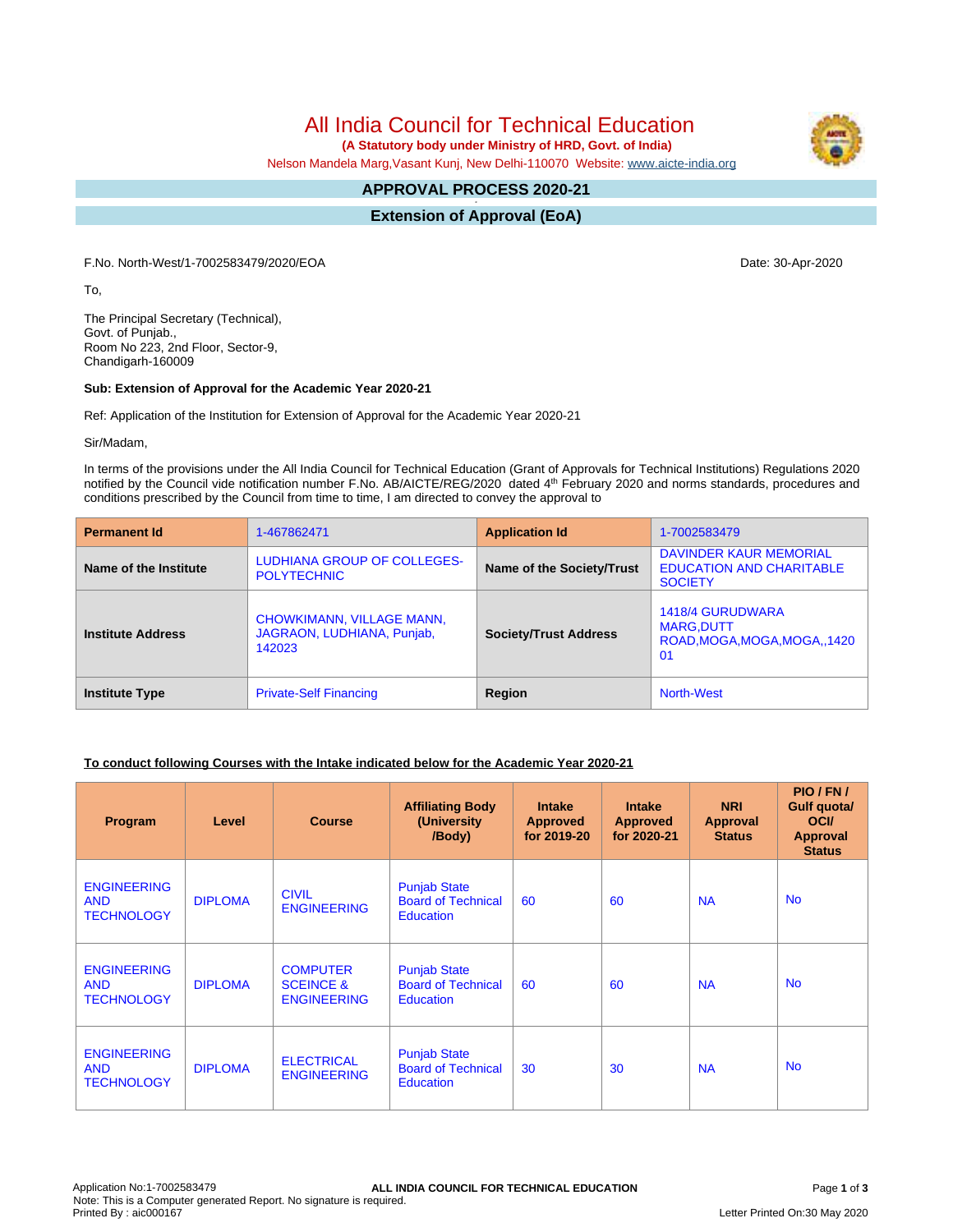| <b>ENGINEERING</b><br><b>AND</b><br><b>TECHNOLOGY</b> | <b>DIPLOMA</b> | <b>MECHANICAL</b><br><b>ENGINEERING</b> | <b>Puniab State</b><br><b>Board of Technical</b><br><b>Education</b> | -60 | 60 | <b>NA</b> | <b>No</b> |
|-------------------------------------------------------|----------------|-----------------------------------------|----------------------------------------------------------------------|-----|----|-----------|-----------|
|-------------------------------------------------------|----------------|-----------------------------------------|----------------------------------------------------------------------|-----|----|-----------|-----------|

#### **Course(s) Applied for Closure by the Institute for the Academic Year 2020-21**

| <b>Program</b>                              | Level          | <b>Course</b>                                                   | <b>Affiliating Body</b><br>(Univ/Body)                        | <b>Course Closure Status</b> |
|---------------------------------------------|----------------|-----------------------------------------------------------------|---------------------------------------------------------------|------------------------------|
| <b>ENGINEERING AND</b><br><b>TECHNOLOGY</b> | <b>DIPLOMA</b> | <b>ELECTRONICS &amp;</b><br><b>COMMUNICATION</b><br><b>ENGG</b> | <b>Punjab State Board</b><br>of Technical<br><b>Education</b> | Pending <sup>\$</sup>        |

\$ Due to non-submission of NOC's from University / Board and / or State Government

### **It is mandatory to comply with all the essential requirements as given in APH 2020-21 (Appendix 6)**

# **Important Instructions**

- 1. The State Government/ UT/ Directorate of Technical Education/ Directorate of Medical Education shall ensure that 10% of reservation for Economically Weaker Section (EWS) as per the reservation policy for admission, operational from the Academic year 2020-21 is implemented without affecting the reservation percentages of SC/ ST/ OBC/ General. However, this would not be applicable in the case of Minority Institutions referred to the Clause (1) of Article 30 of Constitution of India. Such Institution shall be permitted to increase in annual permitted strength over a maximum period of two years beginning with the Academic Year 2020-21
- 2. The Institution offering courses earlier in the Regular Shift, First Shift, Second Shift/Part Time now amalgamated as total intake shall have to fulfil all facilities such as Infrastructure, Faculty and other requirements as per the norms specified in the Approval Process Handbook 2020-21 for the Total Approved Intake. Further, the Institutions Deemed to be Universities/ Institutions having Accreditation/ Autonomy status shall have to maintain the Faculty: Student ratio as specified in the Approval Process Handbook. All such Institutions/ Universities shall have to create the necessary Faculty, Infrastructure and other facilities WITHIN 2 YEARS to fulfil the norms based on the Affidavit submitted to AICTE.
- 3. In case of any differences in content in this Computer generated Extension of Approval Letter, the content/information as approved by the Executive Council / General Council as available on the record of AICTE shall be final and binding.
- 4. Strict compliance of Anti-Ragging Regulation: Approval is subject to strict compliance of provisions made in AICTE Regulation notified vide F. No. 373/Legal/AICTE/2009 dated July 1, 2009 for Prevention and Prohibition of Ragging in Technical Institutions. In case Institution fails to take adequate steps to Prevent Ragging or fails to act in accordance with AICTE Regulation or fails to punish perpetrators or incidents of Ragging, it will be liable to take any action as defined under clause 9(4) of the said Regulation.

**Prof.Rajive Kumar Member Secretary, AICTE**

Copy to:

- **1. The Director Of Technical Education\*\*, Punjab**
- **2. The Principal / Director,** LUDHIANA GROUP OF COLLEGES-POLYTECHNIC Chowkimann, Village Mann, Jagraon,Ludhiana, Punjab,142023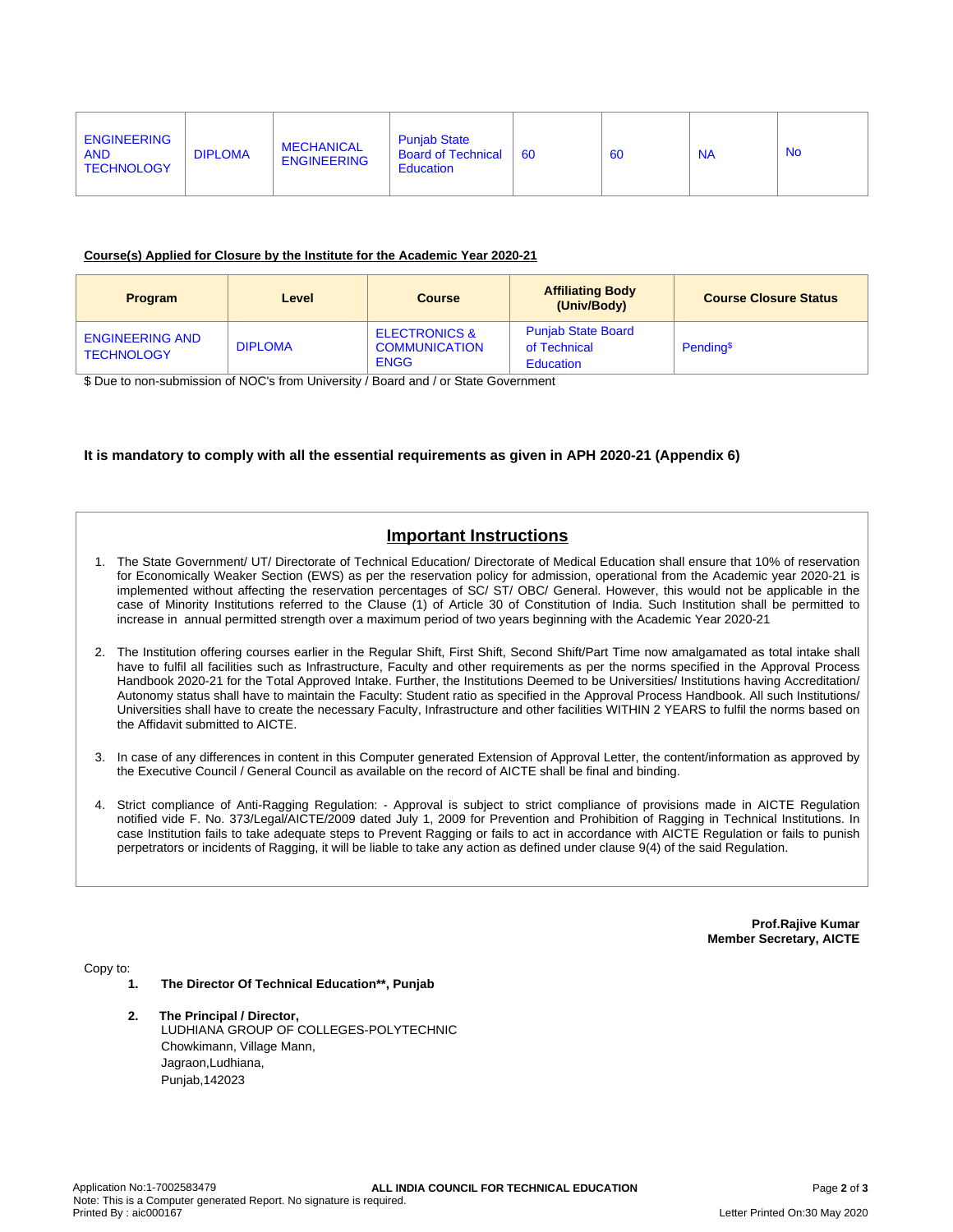**3. The Secretary / Chairman,** 1418/4 GURUDWARA MARG,DUTT ROAD,MOGA MOGA,MOGA ,142001

#### **4. The Regional Officer,** All India Council for Technical Education Plot No. 1A, 5th Floor, DTE(Pb..) Building, Dakshin Mark, Sector 36-A, Chandigarh-160 036

# **5. Guard File(AICTE)**

Note: Validity of the Course details may be verified at <http://www.aicte-india.org/>

\*\* Individual Approval letter copy will not be communicated through Post/Email. However, consolidated list of Approved Institutions(bulk) will be shared through official Email Address to the concerned Authorities mentioned above.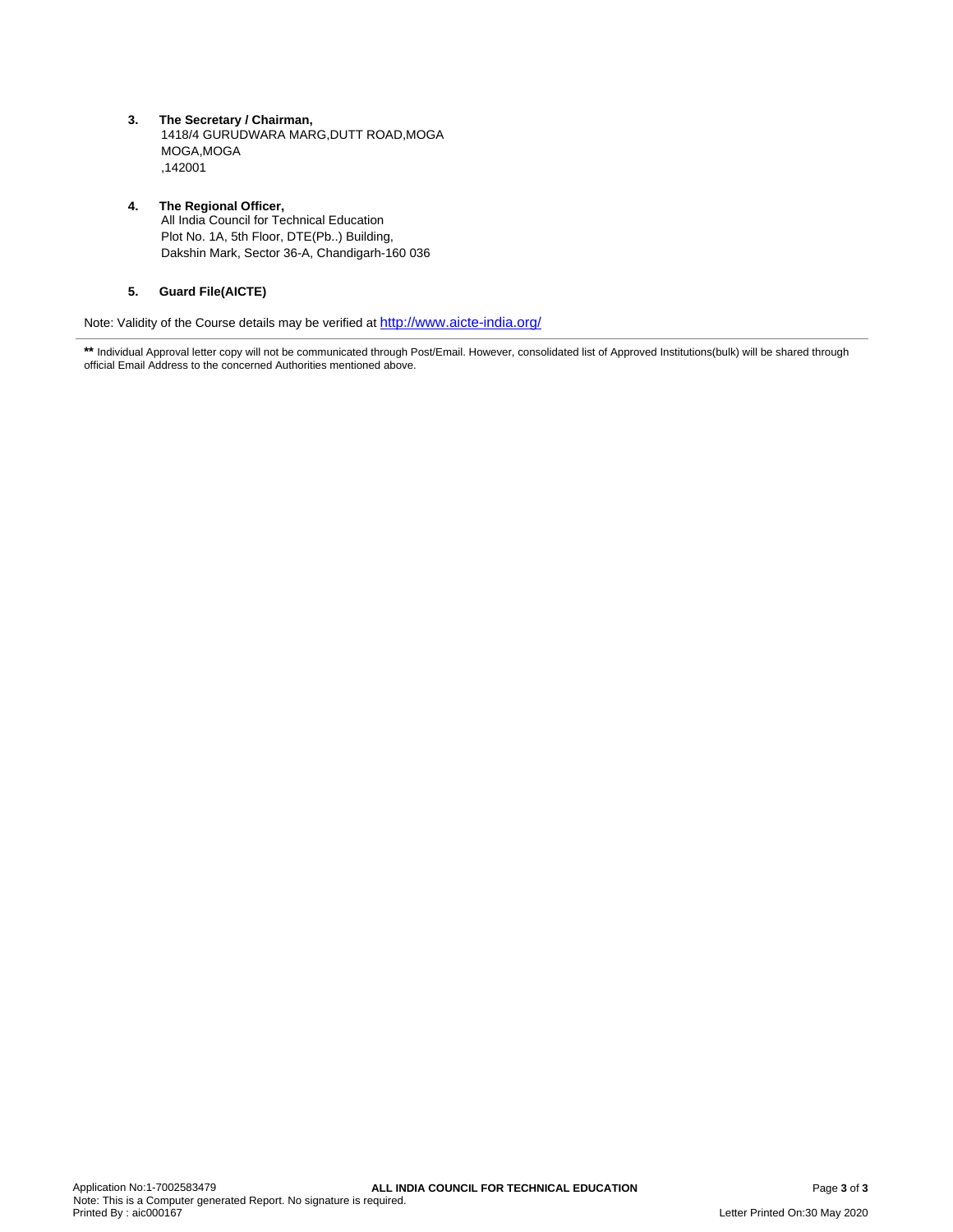**(A Statutory body under Ministry of Education, Govt. of India)**

Nelson Mandela Marg,Vasant Kunj, New Delhi-110070 Website: [www.aicte-india.org](http://www.aicte-india.org)

#### **APPROVAL PROCESS 2021-22 -**

**Extension of Approval (EoA)**

F.No. North-West/1-9321790567/2021/EOA Date: 25-Jun-2021

To,

The Principal Secretary (Technical), Govt. of Punjab., Room No 223, 2nd Floor, Sector-9, Chandigarh-160009

#### **Sub: Extension of Approval for the Academic Year 2021-22**

Ref: Application of the Institution for Extension of Approval for the Academic Year 2021-22

Sir/Madam,

In terms of the provisions under the All India Council for Technical Education (Grant of Approvals for Technical Institutions) Regulations, 2021 Notified on 4th February, 2020 and amended on 24th February 2021 and norms standards, procedures and conditions prescribed by the Council from time to time, I am directed to convey the approval to:

| <b>Permanent Id</b>                              | 1-467862471                                                              | <b>Application Id</b>        | 1-9321790567                                                                       |  |  |
|--------------------------------------------------|--------------------------------------------------------------------------|------------------------------|------------------------------------------------------------------------------------|--|--|
| Name of the Institution<br>/University           | LUDHIANA GROUP OF COLLEGES-<br><b>POLYTECHNIC</b>                        | Name of the Society/Trust    | <b>DAVINDER KAUR MEMORIAL</b><br><b>EDUCATION AND CHARITABLE</b><br><b>SOCIETY</b> |  |  |
| <b>Institution /University</b><br><b>Address</b> | <b>CHOWKIMANN, VILLAGE MANN,</b><br>JAGRAON, LUDHIANA, Punjab,<br>142023 | <b>Society/Trust Address</b> | MOGA, MOGA, Punjab, 142001,                                                        |  |  |
| <b>Institution /University</b><br><b>Type</b>    | <b>Private-Self Financing</b>                                            | Region                       | <b>North-West</b>                                                                  |  |  |

### **To conduct following Programs / Courses with the Intake indicated below for the Academic Year 2021-22**

| Program                                               | Level          | <b>Course</b>                                                 | <b>Affiliating Body</b><br>(University<br>/Body)                     | <b>Intake</b><br><b>Approved</b><br>for 2020-21 | <b>Intake</b><br><b>Approved</b><br>for 2021-22 | <b>NRI</b><br><b>Approval</b><br><b>Status</b> | FN / Gulf<br>quota/OCI/<br><b>Approval</b><br><b>Status</b> |
|-------------------------------------------------------|----------------|---------------------------------------------------------------|----------------------------------------------------------------------|-------------------------------------------------|-------------------------------------------------|------------------------------------------------|-------------------------------------------------------------|
| <b>ENGINEERING</b><br><b>AND</b><br><b>TECHNOLOGY</b> | <b>DIPLOMA</b> | <b>CIVIL</b><br><b>ENGINEERING</b>                            | <b>Punjab State</b><br><b>Board of Technical</b><br><b>Education</b> | 60                                              | 60                                              | <b>NA</b>                                      | <b>NA</b>                                                   |
| <b>ENGINEERING</b><br><b>AND</b><br><b>TECHNOLOGY</b> | <b>DIPLOMA</b> | <b>COMPUTER</b><br><b>SCEINCE &amp;</b><br><b>ENGINEERING</b> | <b>Punjab State</b><br><b>Board of Technical</b><br><b>Education</b> | 60                                              | 60                                              | <b>NA</b>                                      | <b>NA</b>                                                   |
| <b>ENGINEERING</b><br><b>AND</b><br><b>TECHNOLOGY</b> | <b>DIPLOMA</b> | <b>ELECTRICAL</b><br><b>ENGINEERING</b>                       | <b>Punjab State</b><br><b>Board of Technical</b><br><b>Education</b> | 30                                              | 30                                              | <b>NA</b>                                      | <b>NA</b>                                                   |

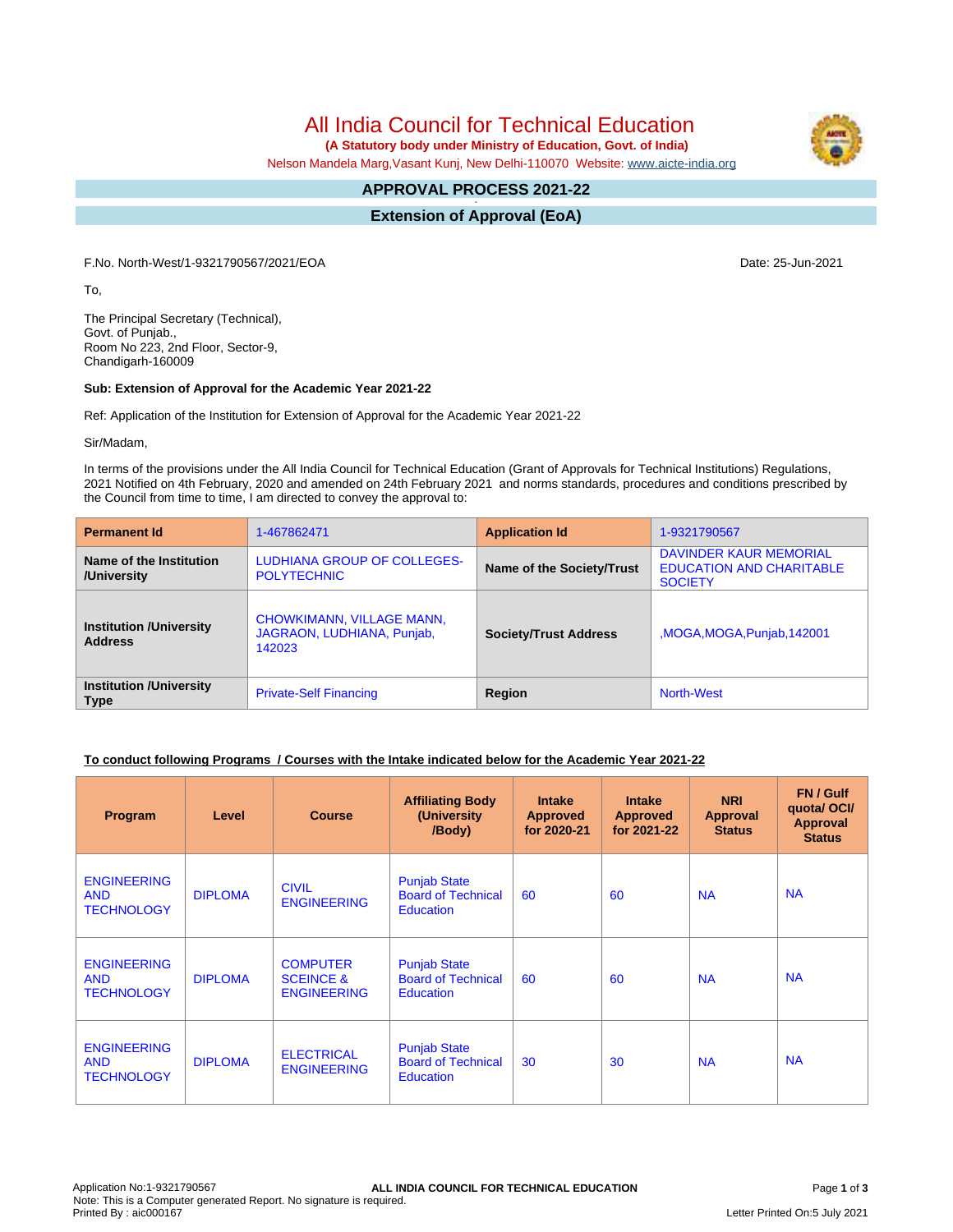| <b>ENGINEERING</b><br><b>AND</b><br><b>TECHNOLOGY</b> | <b>DIPLOMA</b> | <b>MECHANICAL</b><br><b>ENGINEERING</b> | <b>Punjab State</b><br><b>Board of Technical</b><br>Education | -60 | 60 | <b>NA</b> | <b>NA</b> |
|-------------------------------------------------------|----------------|-----------------------------------------|---------------------------------------------------------------|-----|----|-----------|-----------|
|                                                       |                |                                         |                                                               |     |    |           |           |

#### **It is mandatory to comply with all the essential requirements as given in APH 2021-22 (Appendix 6)**

# **Important Instructions**

- 1. The State Government/ UT/ Directorate of Technical Education/ Directorate of Medical Education shall ensure that 10% of reservation for Economically Weaker Section (EWS) as per the reservation policy for admission, operational from the Academic year 2019-20 is implemented without affecting the reservation percentages of SC/ ST/ OBC/ General. However, this would not be applicable in the case of Minority Institutions referred to the Clause (1) of Article 30 of Constitution of India. Such Institution shall be permitted to increase in annual permitted strength over a maximum period of two years.
- 2. The Institution offering courses earlier in the Regular Shift, First Shift, Second Shift/Part Time now amalgamated as total intake shall have to fulfil all facilities such as Infrastructure, Faculty and other requirements as per the norms specified in the Approval Process Handbook 2021-22 for the Total Approved Intake. Further, the Institutions Deemed to be Universities/ Institutions having Accreditation/ Autonomy status shall have to maintain the Faculty: Student ratio as specified in the Approval Process Handbook.
- 3. Strict compliance of Anti-Ragging Regulation, Establishment of Committee for SC/ ST, Establishment of Internal Complaint Committee (ICC), Establishment of Online Grievance Redressal Mechanism, Barrier Free Built Environment for disabled and elderly persons, Fire and Safety Certificate should be maintained as per the provisions made in Approval Process Handbook and AICTE Regulation notified from time to time.
- 4. In case of any differences in content in this Computer generated Extension of Approval Letter, the content/information as approved by the Executive Council / General Council as available on the record of AICTE shall be final and binding.

**Prof.Rajive Kumar Member Secretary, AICTE**

Copy \*\* to:

- **1. The Director of Technical Education\*\*, Punjab**
- **2. The Principal / Director,** LUDHIANA GROUP OF COLLEGES-POLYTECHNIC Chowkimann, Village Mann, Jagraon,Ludhiana, Punjab,142023
- **3. The Secretary / Chairman,**

MOGA,MOGA Punjab,142001

## **4. The Regional Officer,**

All India Council for Technical Education Plot No. 1A, 5th Floor, DTE(Pb..) Building, Dakshin Mark, Sector 36-A, Chandigarh-160 036

**5. Guard File(AICTE)**